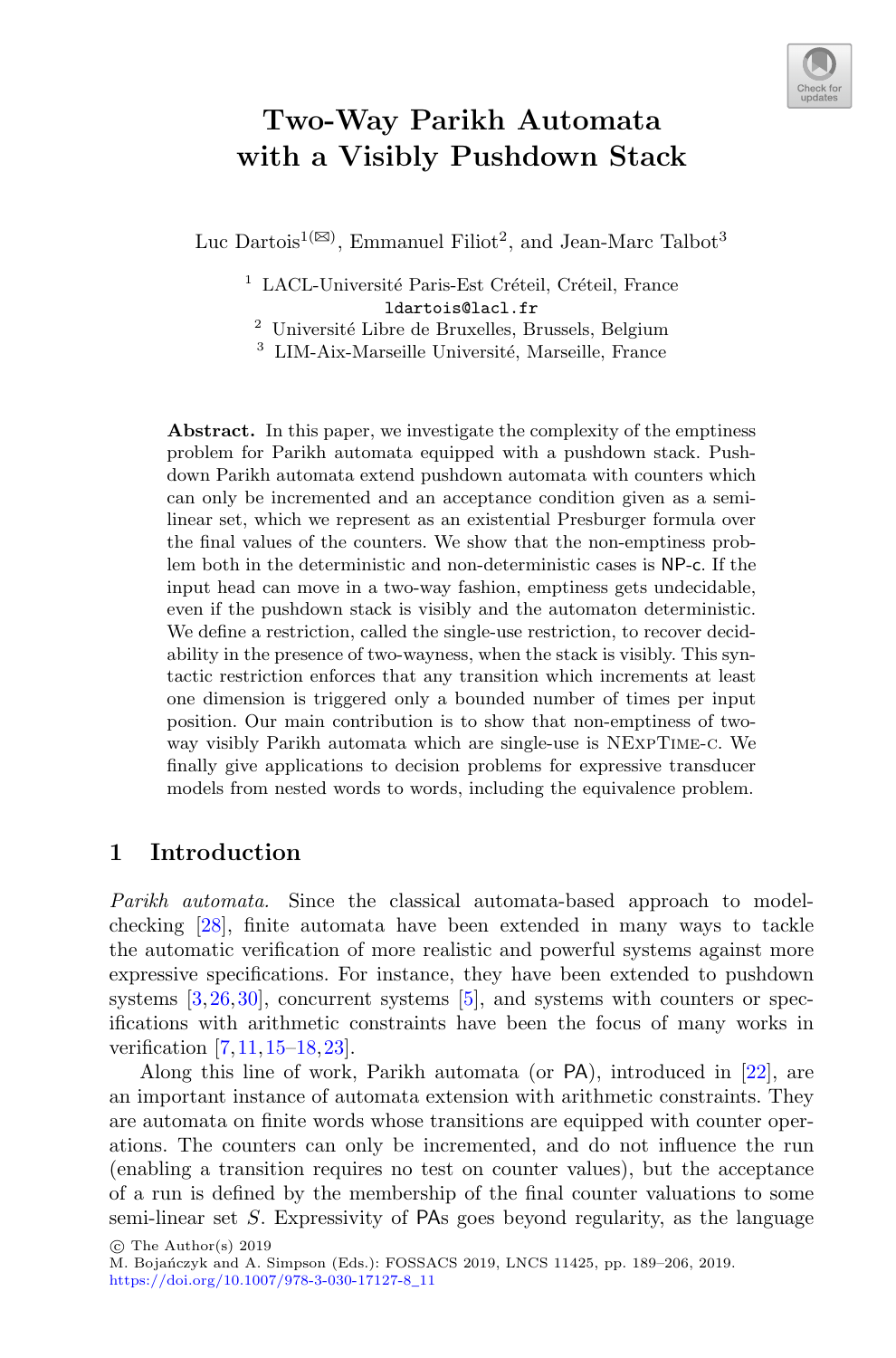$L = \{w \mid |w|_a = |w|_b\}$  of words having the same numbers of as and bs is realised by a simple automaton counting the numbers of as and bs in counters  $x_1$  and  $x_2$ respectively, and the accepting condition is given by the linear-set  $\{(i, i) | i \in \mathbb{N}\}\.$ Semi-linear sets can be defined by formulas in existential Presburger arithmetic, ie first-order formulas with equality and sum predicates over integers, whose free variables are evaluated by the counter values calculated by the run.

A central problem in automata theory is the non-emptiness problem: does the automaton accepts at least one input. Although PAs go beyond regular languages, they retain relatively good algorithmic properties. The emptiness problem is decidable, and it is NP-c [\[12\]](#page-16-6). The hardness holds even if the semi-linear set is represented as a set of generator vectors. Motivated by applications in transducer theory for well-nested words, we investigate in this article extensions of Parikh automata with a pushdown stack.

*First contribution: pushdown Parikh automata.* As a first contribution, we study the complexity of the emptiness problem for Parikh automata with a pushdown store. Parikh automata extend finite automata with counter operations and an acceptance condition given as a semi-linear set, *pushdown Parikh automata* extend pushdown automata in the same way. We show that adding a stack can be done for free with respect to the emptiness problem, which remains, as for stackfree Parikh automata, NP-c. However in this case, we are able to strengthen the lower bound: it remains NP-hard even if there are only two counters, the automaton is deterministic, and the Presburger formula only tests for equality of these two counters. In the stack-free setting, it is necessary to have an unfixed number of counters to get such a lower bound.

**Contribution 1.** The emptiness problem for pushdown Parikh automata (PPA) is NP-c. The lower bound holds even if the automaton is deterministic, has only two counters whose operations are encoded in unary, and they are eventually tested for equality.

*Second contribution: adding two-wayness.* We investigate the complexity of pushdown Parikh automata when the input head is allowed to move in two directions. It is not difficult to see that in that case emptiness gets undecidable, since, already without counters, one can simulate the intersection of two deterministic pushdown automata, by performing two passes over the input (visiting each input position at most three times). We consider a first restriction on the stack behaviour, which is required to be *visibly*.

A pushdown stack is called visibly if it is driven by the type of letters it reads, which can be either call symbols, return symbols or internal symbols. Words formed over such a structured alphabet are called nested words, and well-nested words if additionally the call/return structure of the word is well-balanced, such as in the following example:

$$
c \underbrace{c \cdot r}_{\sim} r \quad c \cdot r
$$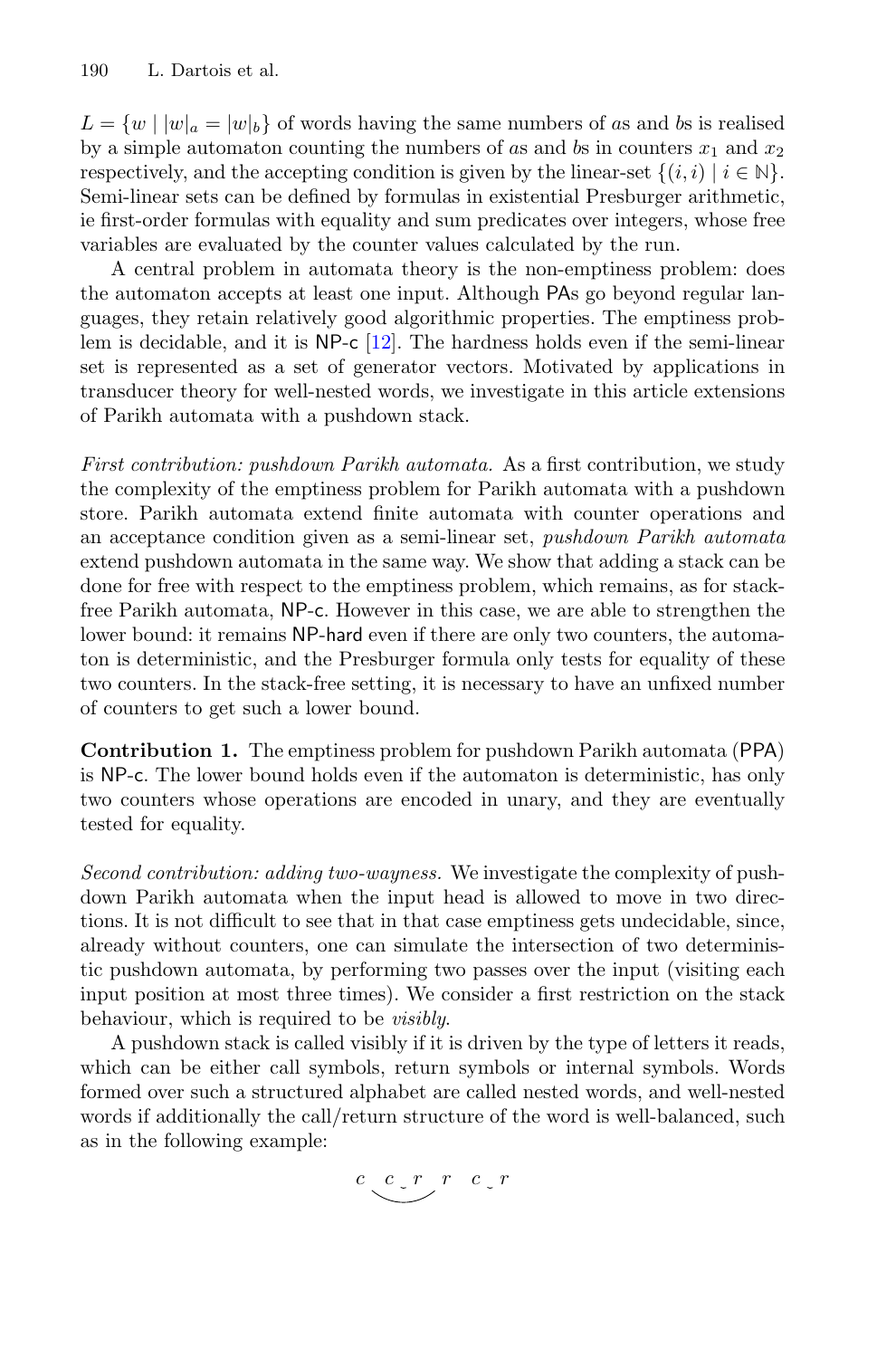Automata for nested words, called *visibly pushdown automata* (or VPA), have been introduced in [\[2](#page-15-4)]. They are pushdown automata whose stack behaviour is constrained by the input in the following way. Upon reading a call symbol, exactly one symbol is pushed onto the stack. Upon reading a return symbol, exactly one symbol is popped from it. Upon reading an internal symbol, the stack is left unchanged. Hence, the symbol that is pushed while reading a given call symbol is popped while reading its matching return symbol. Consequently, visibly pushdown automata enjoy nice properties, such as closure under Boolean operations and determinisation.

VPA have been extended to two-way VPA (2VPA) [\[8](#page-15-5)] with the following stack constraints: in a backward reading mode, the role of the return and call symbols regarding the stack are inverted: when reading a call, exactly one symbol is popped from the stack and when reading a return, one symbol is pushed. It was shown in [\[8](#page-15-5)] that adding this visibly condition to two-way pushdown automata allows one to recover decidability for the emptiness problem. However, for Parikh acceptance, this restriction is not sufficient. Indeed, by encoding diophantine equations, we show the following undecidability result:

**Contribution 2.** The emptiness problem for two-way visibly pushdown Parikh automata (2VPPA) is undecidable.

*Single-use property.* The problem is that by using the combination of twowayness and a pushdown stack, it is possible to encode polynomially, and even exponentially large counter values, with respect to the length of the input word. We consider therefore the single-use restriction, which appears in several transducer models  $[6,8,10]$  $[6,8,10]$  $[6,8,10]$  $[6,8,10]$ , by which it is possible to keep a linear behaviour for the counters. Informally, a *single-use* two-way machine bounds the size of the production per input positions. It is syntactically enforced by asking that transitions which strictly increment at least one counter are triggered at most once per input position. Our main result is the decidability of 2VPPA emptiness under the single-use restriction, with tight complexity.

**Contribution 3 (Main).** The emptiness problem for two-way single-use visibly pushdown Parikh automata (2VPPA<sub>su</sub>) is NExpTime-c. The hardness holds even if the automaton is deterministic, has only two counters whose operations are encoded in unary, and they are eventually tested for equality.

To prove the upper-bound, we show that two-wayness can be removed from single-use 2VPPA, at the price of one exponential. In other words, single-use 2VPPA and VPPA have the same expressive power, although it can be shown that the former model is exponentially more succinct. The lower bound is obtained by encoding the succinct variant of the subset sum problem, based on a reduction which uses the fact that, by combining the pushdown and two-way features, single-use 2VPPA can encode doubly-exponential values  $2^{2^n}$  with a polynomial number of states (in  $n$ ).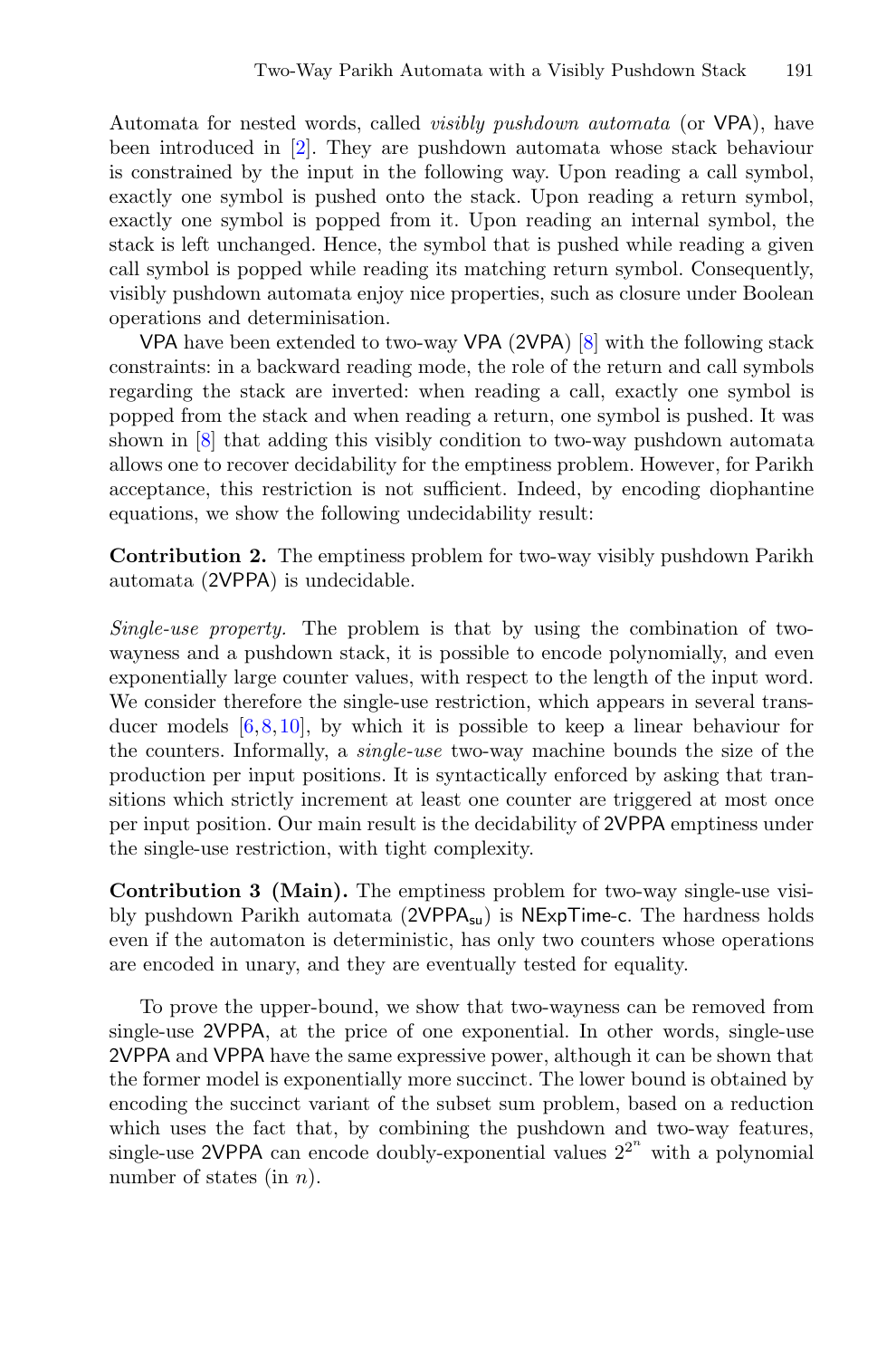|          | Visibly Pushdown   Pushdown                    |             |
|----------|------------------------------------------------|-------------|
| one-way  | NP-complete                                    | NP-complete |
|          | 2-way Single-use NExptime-complete Undecidable |             |
| $2$ -way | Undecidable                                    | Undecidable |

**Fig. 1.** Complexity of the emptiness of different Pushdown Parikh Automata. All results hold for deterministic and non-deterministic machines.

**Contribution 4 (Applications).** As an application, we give an elementary upper-bound (NExpTime) for the equivalence problem of functional single-use two-way visibly pushdown transducers [\[8](#page-15-5)], while an ExpTime lower bound was known. This transducer model defines transductions from well-nested words to words and, as shown in [\[8\]](#page-15-5), they are well-suited to define XML transformations, have the same expressive power as Courcelle's MSO-transducers [\[6\]](#page-15-6) (casted to well-nested words), and admit a memory-efficient evaluation algorithm. We also provide two other new results on single-use 2VPT (not necessarily functional). First, we show that given a positive integer  $k$ , it is decidable whether a singleuse 2VPT produces at most  $k$  different output words per input  $(k$ -valuedness problem). Then, we show the decidability of a typechecking problem: given a single-use  $2VPTT$  and a finite (stack-free) Parikh automaton  $P$ , it is decidable whether the codomain of  $T$  has a non-empty intersection with  $P$ . This allows for instance to decide whether a single-use 2VPT produces only well-nested words and thus describes a well-nested words to well-nested words transformation, since the property of a word to be non well-nested is definable, as we show, by a Parikh automaton.

*Finite-visit vs single-useness.* The single-use property is more general than the more classical *finite-visit* restriction, used for instance in [\[9,](#page-15-8)[19\]](#page-16-7): it requires to visit any input position a (machine-dependent) constant number of times, while single-useness only bounds the number of visits by producing transitions. Although, consequently to our results, 2VPPA single-use and finite-visit have the same expressive power, this extra modelling feature is desirable, for instance when using 2VPPA to test properties of 2VPT: single-use 2VPT are strictly more expressive than finite-visit ones, and this relaxation is crucial to capture MSO transductions [\[8](#page-15-5)]. Moreover, we somehow get it for free: we show that the NExpTime lower bound also holds for finite-visit 2VPPA. Finally, we note that as we deal with single-use machines rather than finite-visit ones, the usual ingredient for going from two-way to one-way consisting of memorizing simply crossing sections of states, is not sufficient to get the result here, since we cannot bound the size of these crossing sections.

*Related work.* Parikh automata are closely related to reversal-bounded counter machines [\[18\]](#page-16-3). In fact, both models have equivalent expressiveness in the nondeterministic case [\[22](#page-16-5)]. The difference of expressive power in the deterministic case is due to the fact that counter machines can perform tests on its counters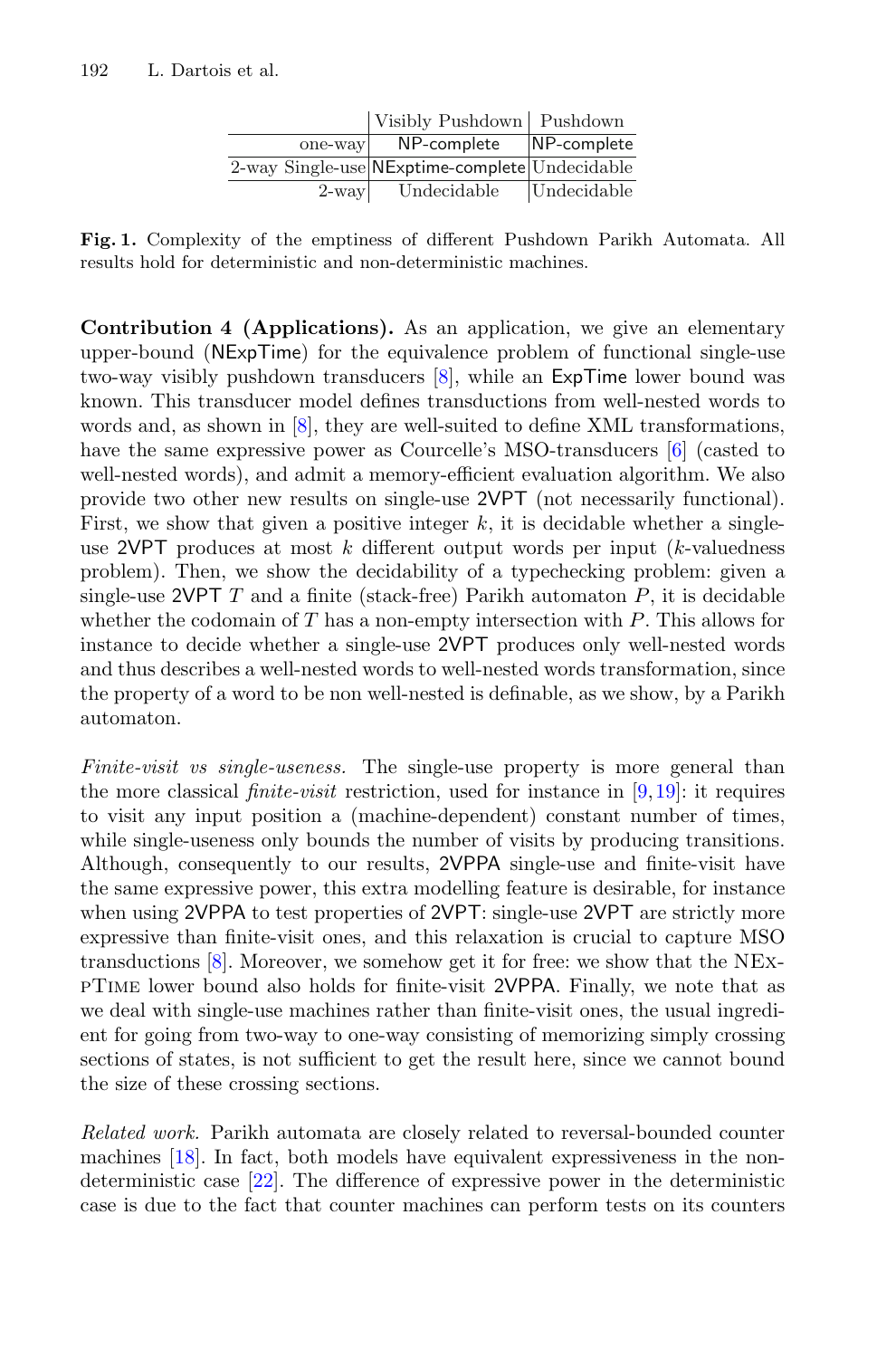that can influence the run, while counters in Parikh automata only matter at the end of the run. Several extensions of reversal-bounded counter machines were studied, whether they are two-way or equipped with a (visibly) pushdown stack. However, to the best of our knowledge, the combination of the two features has never been studied (see [\[19](#page-16-7)] for a survey). It is possible to define a model of single-use reversal-bounded two-way visibly pushdown counter machines, where the single-useness is put on transitions that modify the counters. This model is expressively equivalent to  $2VPPA_{su}$  in the non-determinstic case, and thanks to our result, has a decidable emptiness problem. The non-emptiness problem for reversal-bounded (one-way) pushdown counter machines for fixed numbers of counters and reversals is known to be in NP [\[13](#page-16-8)] and NP-hard [\[16](#page-16-9)]. Converting PPA into reversal-bounded counter machines would yield an unfixed number of counters. Our NP lower-bound for PPA however follows ideas of [\[16](#page-16-9)] about encoding, using the stack, integers n with  $O(log(n))$  states and stack symbols.

Two-way (stack-free) reversal-bounded counter machines, even deterministic, are known to have undecidable emptiness problem [\[19\]](#page-16-7). Decidability is recov-ered by taking the finite-visit restriction [\[19\]](#page-16-7). Our result on 2VPPA<sub>su</sub> entails the decidability of emptiness of two-way reversal-bounded counter machines which are single-use.

Finally, all the decidability results we prove on two-way visibly pushdown transducers were already known in the one-way case [\[13\]](#page-16-8). Two-way visibly pushdown transducers, which are strictly more expressive, can also be seen as a model of unranked tree-to-word transducers, modulo tree linearisation. To the best of our knowledge, this is the first model of unranked tree-to-word transducers for which k-valuedness and codomain well-nestedness is shown to be decidable. Another model, introduced in  $[1]$ , is known to be expressively equivalent to  $2VPT_{su}$  [\[8](#page-15-5)], and in the functional case, has decidable equivalence problem in NExpTime. However, translating  $2VPT_{su}$  to this model requires an exponential blow-up, yielding a worst complexity for equivalence testing.

*Structure.* Section [2](#page-4-0) introduces the computing models used, the proof of the lower bound for  $2VPPA_{su}$  is given in Sect. [3](#page-8-0) and the upper bound in Sect. [4.](#page-10-0) Finally, some applications to the main theorem to transducers are given in Sect. [5.](#page-13-0)

### <span id="page-4-0"></span>**2 Two-Way Visibly Pushdown (Parikh) Automata**

In this section, we first recall the definition of two-way visibly pushdown automata and later on extend them to two-way visibly pushdown Parikh automata.

We consider a structured alphabet  $\Sigma$  defined as the disjoint union of call symbols  $\Sigma_c$ , return symbols  $\Sigma_r$  and internal symbols  $\Sigma_i$ . The set of words over  $\Sigma$  is  $\Sigma^*$ . As usual,  $\epsilon$  denotes the empty word. Amongst nested words, the set of well-nested words  $\Sigma_{\text{wn}}^*$  is defined as the least set such that  $\Sigma_i \cup {\epsilon}$  is included into  $\Sigma^*_{\text{wn}}$  and if  $w_1, w_2 \in \Sigma^*_{\text{wn}}$  then both  $w_1w_2$  and  $cw_1r$  (for all  $c \in \Sigma_c$  and  $r \in \Sigma_r$ ) belong to  $\Sigma^*_{\text{wn}}$ .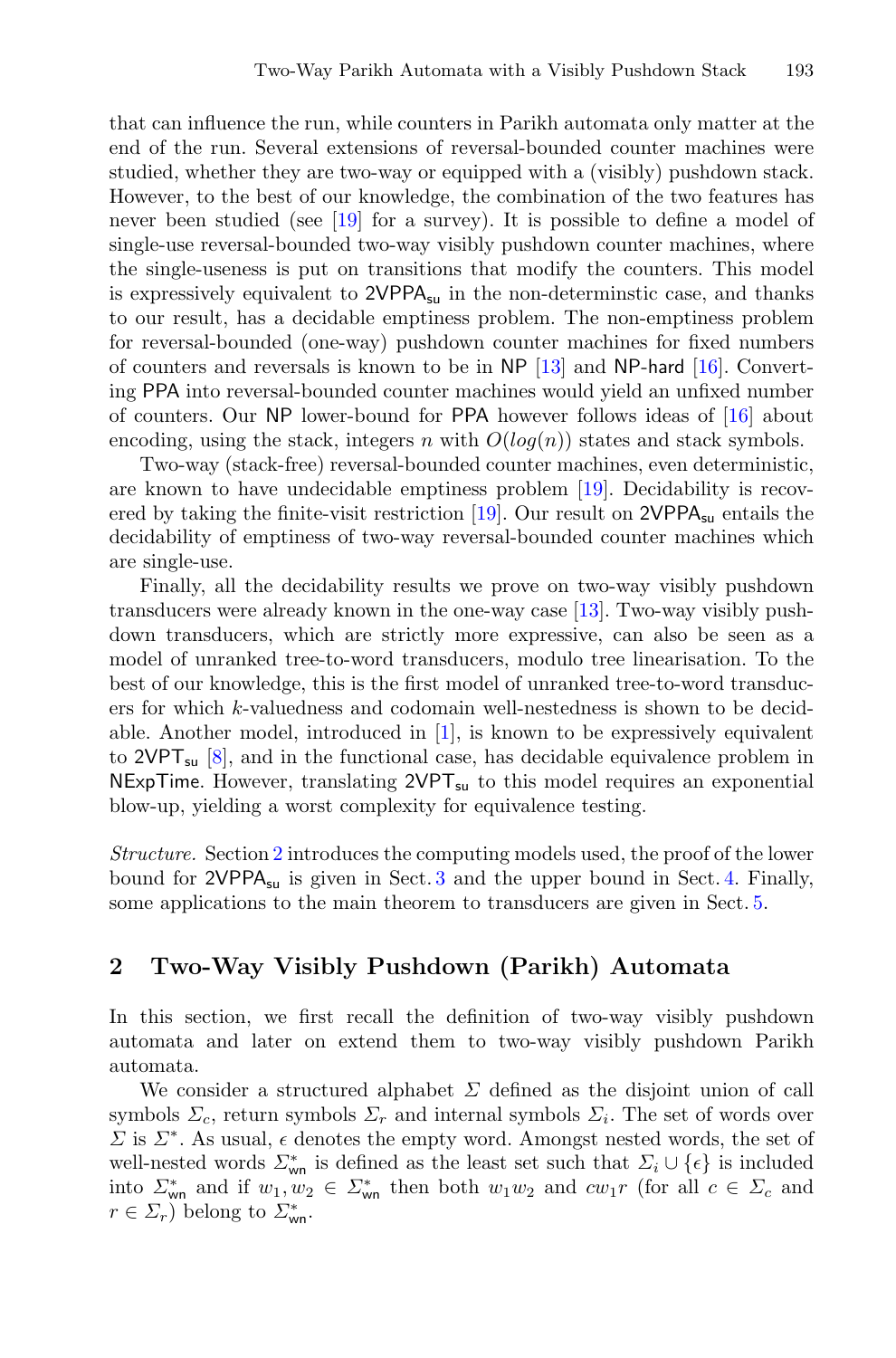When dealing with two-way machines, we assume the structured alphabet  $\Sigma$ to be extended to  $\overline{\Sigma}$  by adding a left and right marker symbols  $\triangleright, \triangleleft$  in  $\overline{\Sigma}_c$  and  $\overline{\Sigma}_r$  respectively, and we consider words in the language ⊳ $\Sigma^*$ ∢.

**Definition 1.** *A* two way visibly pushdown automaton *(*2VPA *for short)* A *over*  $\overline{\Sigma}$  *is given by*  $(Q, q_I, F, \Gamma, \delta)$  *where*  $Q$  *is a finite set of states,*  $q_I \in Q$  *is the initial state,*  $F \subseteq Q$  *is a set of final states and*  $\Gamma$  *is a finite stack alphabet. Given the set* **<sup>D</sup>** <sup>=</sup> {←,→} *of directions, the transition relation* <sup>δ</sup> *is defined by* <sup>δ</sup>*push*∪δ*pop*∪δ*int where*

- $-\delta^{push} \subseteq ((Q \times \{\rightarrow\} \times \Sigma_c) \cup (Q \times \{\leftarrow\} \times \Sigma_r)) \times ((Q \times \mathbb{D}) \times \Gamma)$
- $-\delta^{pop} \subseteq ((Q \times \{\leftarrow\} \times \Sigma_c \times \Gamma) \cup (Q \times \{\rightarrow\} \times \Sigma_r \times \Gamma)) \times (Q \times \mathbb{D})$  $-\delta^{int} \subseteq ((Q \times \mathbb{D} \times \Sigma_i) \times (Q \times \mathbb{D}))$

*Additionally, we require that for any states*  $q, q'$  *and any stack symbol*  $\gamma$ *, if*  $(q, \leftarrow, \triangleright, \gamma, q', d) \in \delta^{pop}$  *then*  $d \equiv \rightarrow \text{ and if } (q, \rightarrow, \triangleleft, \gamma, q', d) \in \delta^{pop}$  *then*  $d \equiv \leftarrow$ *ensuring that the reading head stays within the bounds of the input word.*

Informally, a 2VPA has a reading head pointing between symbols (and possibly on the left of  $\triangleright$  or the right of  $\triangleleft$ ). A configuration of the machine is given by a state, a direction  $d$  and a stack content. The next symbol to be read is on the right of the head if  $d = \rightarrow$  and on the left if  $d = \leftarrow$ . Note that when reading the left marker from right to left  $\leftarrow$  (resp. the right marker from left to right  $\rightarrow$ ), the next direction can only be  $\rightarrow$  (resp.  $\leftarrow$ ). The structure of the alphabet induces the behavior of the machine regarding the stack when reading the input word: when reading on the right, a call symbol leads to push one symbol onto the stack while a return symbol pops one symbol from the stack. When reading on the left, a dual behaviour holds. In any direction internal transitions from  $\delta^{\text{int}}$  read internal symbols and do not affect the stack; hence, at a given position in the input word, the height of the stack is always constant at each visit of that position in the run of the machine. The triggering of a transition leads to the update of the state of the machine, the future direction as well as the stack content. For a direction d, a natural i  $(0 \leq i \leq |w|)$  and a word w, we denote by

- move $(d, i)$  the integer  $i 1$  if  $d = \leftarrow$  and  $i + 1$  if  $d = \rightarrow$ .
- read $(w, d, i)$  the symbol  $w(i)$  if  $d = \leftarrow$  and  $w(i + 1)$  if  $d = \rightarrow$ .

Note that when switching directions (i.e. when the direction of the first part of the transition is different from the second part), we read twice the same letter. This ensures the good behavior of the stack, as reading a call letter from left to right pushes a stack symbol, we need to pop it if we start moving from right to left.

Formally, a stack  $\sigma$  is a finite word over  $\Gamma$ . The empty stack/word over  $\Gamma$  is denoted  $\bot$ . For a word w from  $\overline{\Sigma}$  and a 2VPA  $A = (Q, q_I, F, \Gamma, \delta)$ , a *configuration*  $\kappa$  of A is a tuple  $(q, i, d, \sigma)$  where  $q \in Q$ ,  $0 \leq i \leq |w|$ ,  $d \in \mathbb{D}$  and  $\sigma$  is a stack. A *run* of A on a word w is a finite sequence  $\rho$  from  $K(\delta K)^*$ , where K is the set of all configurations  $\kappa$  (that is a sequence starting and ending with a configuration and alternating between configurations and transitions); a run  $\rho$  is of the form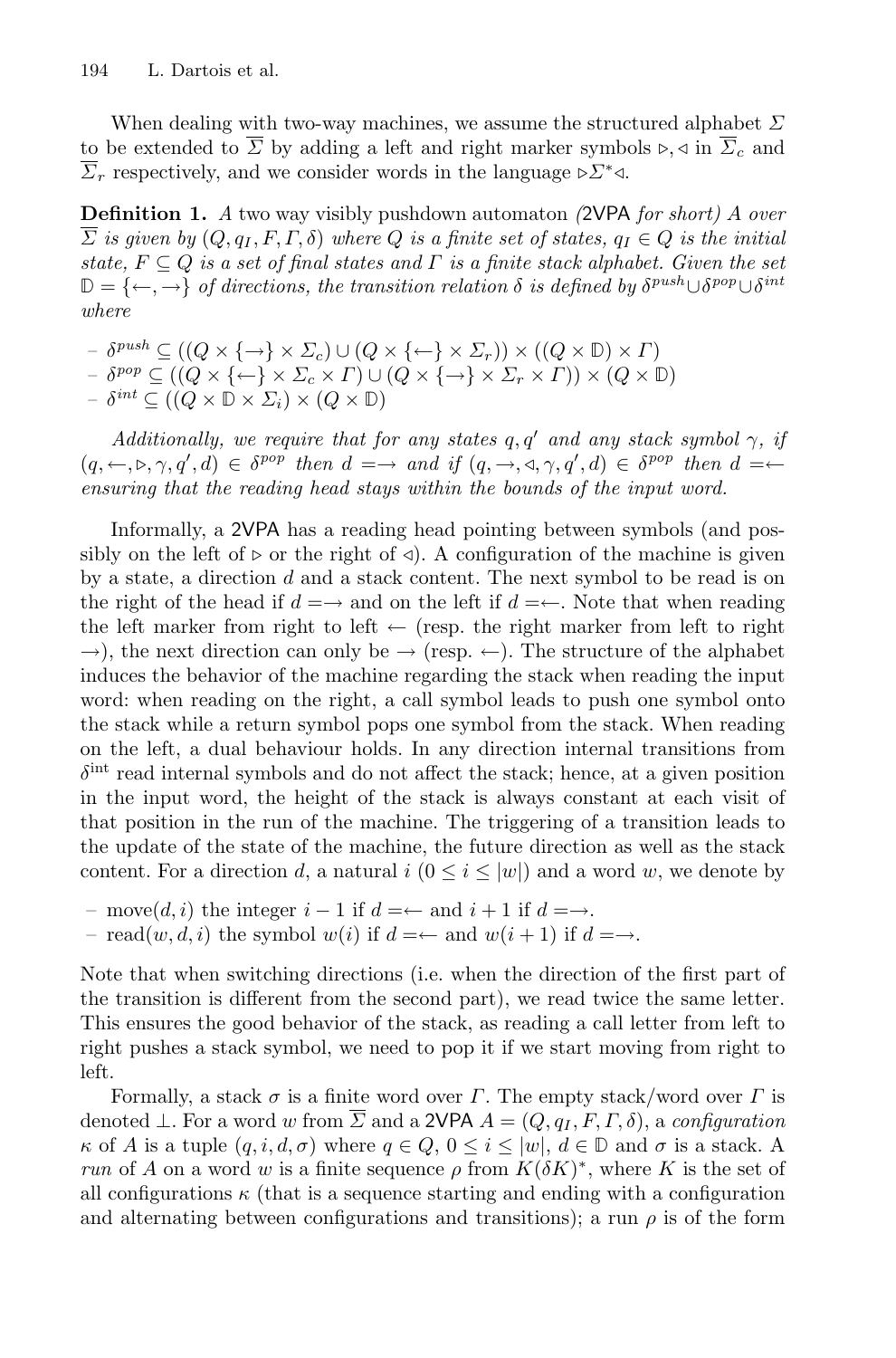$(q_0, i_0, d_0, \sigma_0) \tau_1(q_1, i_1, d_1, \sigma_1) \tau_2 \dots \tau_\ell(q_\ell, i_\ell, d_\ell, \sigma_\ell)$  where for all  $0 \leq j \leq \ell$ , we have:

- either  $d_j \implies$  and read $(w, d_j, i_j) \in \Sigma_c$  or  $d_j \implies$  and read $(w, d_j, i_j) \in \Sigma_r$ ,  $\tau_{i+1} = (q_i, d_i, \text{read}(w, d_i, i_i), q_{i+1}, d_{i+1}, \gamma) \in \delta^{\text{push}}, i_{i+1} = \text{move}(i_i, d_i)$  and  $\sigma_{i+1} = \sigma_i \gamma$
- either  $d_i = \leftarrow$  and read $(w, d_i, i_j) \in \Sigma_c$  or  $d_i = \rightarrow$  and read $(w, d_i, i_j) \in \Sigma_r$ ,  $\tau_{j+1} = (q_j, d_j, \text{read}(w, d_j, i_j), \gamma, q_{j+1}, d_{j+1}) \in \delta^{\text{pop}}, i_{j+1} = \text{move}(i_j, d_j)$  and  $\sigma_{i+1}\gamma = \sigma_i$
- $\text{read}(w, d_j, i_j) \in \Sigma_i, \tau_{j+1} = (q_j, d_j, \text{read}(w, d_j, i_j), q_{j+1}, d_{j+1}) \in \delta^{\text{int}}, i_{j+1} = i_j$ and  $\sigma_{i+1} = \sigma_i$ .

Note that any configuration is actually a run on the empty word  $\epsilon$ . The initial configuration is  $(q_I, 0, \rightarrow, \perp)$ . A configuration  $(q, i, d, \perp)$  is *final* if  $q \in F$  and i is the last position. A run for the word  $w$  is accepting if its first configuration is initial and its last configuration is final. A two-way visibly pushdown automaton A is:

- *deterministic* (denoted D2VPA) if  $\delta^{push}$  (resp.  $\delta^{pop}$ ,  $\delta^{int}$ ) is a function from  $Q \times \mathbb{D} \times \Sigma$  (resp.  $Q \times \mathbb{D} \times \Sigma \times \Gamma$ ,  $Q \times \mathbb{D} \times \Sigma$ ) to  $Q \times \mathbb{D} \times \Gamma$  (resp.  $Q \times \mathbb{D}$ ,  $Q \times D$ ).
- *one-way* (denoted VPA) if all transitions in A have  $\rightarrow$  for direction.
- *finite-visit* if for some  $k \geq 0$ , any run visits at most k times the same input position.

The size of a 2VPA is the number of states times the size of the stack alphabet. For A an automaton, we denote by  $L(A)$  the language recognized by A.

**Lemma 1 (**[\[8](#page-15-5)]**).** *Given a* 2VPA A*, deciding if* L(A) *is empty is* ExpTimecomplete*.*

*Parikh automata.* Parikh automata were introduced in [\[22](#page-16-5)]. Informally, they are automata with counters that can only be incremented, and do not act on the transition relation. Acceptance of runs is done by evaluating a Presburger formula whose free variables are set to the counter values. In our setting, a *Presburger formula* is a positive formula  $\psi(x_1,...,x_n)$  =  $\exists y_1 \ldots y_m \varphi(x_1,\ldots,x_n,y_1,\ldots,y_m)$  such that  $\varphi$  is a boolean combination of atoms  $s + s' \le t + t'$ , for  $s, s', t, t' \in \{0, 1, x_1, \ldots, x_n, y_1, \ldots, y_m\}$ . For a set S and some positive number m, we denote by  $S^m$  the set of all mappings from  $[1 \dots m]$  to S. If  $(s_1,\ldots,s_m)$  and  $(t_1,\ldots,t_m)$  are two tuples of  $S^m$  and  $+$  is an binary operation on S, we extend + to  $S<sup>m</sup>$  by considering the operation element-wise, i.e.  $(s_1,\ldots,s_m)+(t_1,\ldots,t_m)=(s_1+t_1,\ldots,s_m+t_m).$ 

**Definition 2.** *A* two-way visibly pushdown Parikh automaton *(*2VPPA *for short) is a tuple*  $P = (A, \lambda, \phi)$  *where* A *is a* 2VPA *and for some natural dim,*  $\lambda$ *is a mapping from* δ *to* **N***dim, the set of vectors of length dim of naturals and*  $\phi(x_1,\ldots,x_{dim})$  *is a Presburger formula with dim free variables.*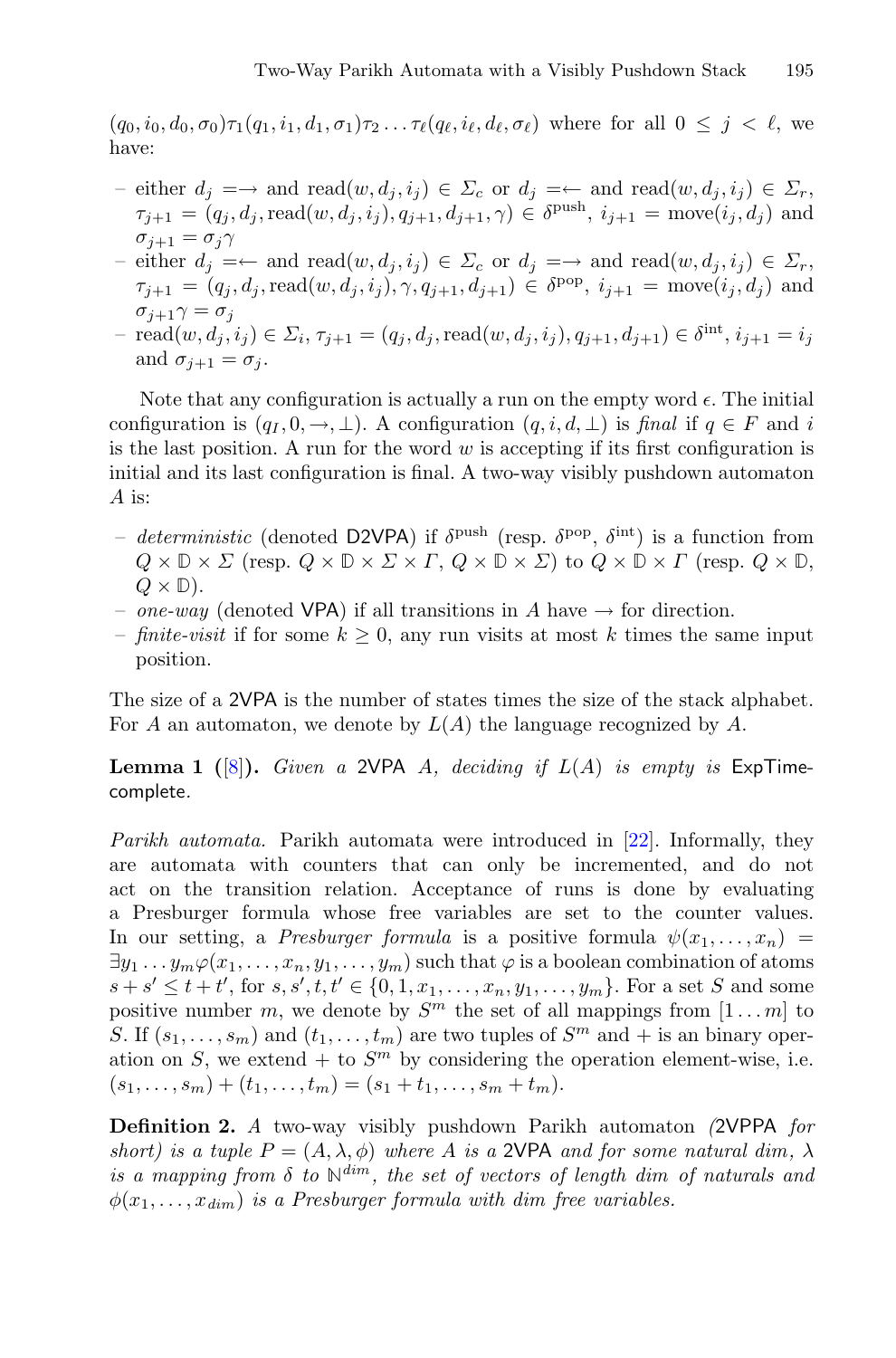When clear from context, we may omit the free variables from the Presburger formula, and simply note  $\phi$ . A run of a 2VPPA is a run of its underlying 2VPA. We extend canonically the mapping  $\lambda$  to runs. For a run  $\rho$  of the form  $(q_0, i_0, d_0, \sigma_0) \tau_1(q_1, i_1, d_1, \sigma_1) \tau_2 \dots \tau_\ell(q_\ell, i_\ell, d_\ell, \sigma_\ell)$ , we set

$$
\lambda(\rho) = \lambda(\tau_1) + \lambda(\tau_2) + \ldots + \lambda(\tau_\ell)
$$

We recall that a single configuration c is a run over the empty word  $\epsilon$ . For such a run c, we set  $\lambda(c)=0^{dim}$ . A run  $(q_0, i_0, d_0, \sigma_0)\tau_1(q_1, i_1, d_1, \sigma_1)$  $\tau_2 \ldots \tau_\ell(q_\ell, i_\ell, d_\ell, \sigma_\ell)$  is accepted if  $(q_0, i_0, d_0, \sigma_0)$ ,  $(q_\ell, i_\ell, d_\ell, \sigma_\ell)$  are respectively an initial and a final configuration of the underlying automaton and  $f$ or  $\lambda(\rho) = (n_1,\ldots,n_{dim}), [x_1 \leftarrow n_1,\ldots,x_\ell \leftarrow n_{dim}] \models \phi(x_1,\ldots,x_{dim}).$ The language  $L(P)$  is the set of words which admit an accepting run. We define the set of values computed by P as  $Val(P) = \{\lambda(\rho)\}$  $\rho$  a valid run of the underlying automaton of  $P$ . We define the size of P as the size of A plus the number of symbols in  $\phi$  and  $|\delta| \cdot dim \cdot log(W)$  where W is the maximal value occurring in the codomain of  $\lambda$ .

It is deterministic (resp. one-way), denoted D2VPPA (resp. VPPA) if its underlying automaton is deterministic (resp. one-way). It is known from [\[4](#page-15-10)] that DPA (i.e. deterministic one-way and stack-free Parikh automata in our setting) are strictly less expressive than their nondeterministic counterpart. As a counter example, they exhibit the language  $L = \{w \mid w_{\#_{\alpha}(w)} = b\}$ , ie all words w such that if n is the number of a in  $w$ , the letter at the nth position is a b. Note that even in the two-way case, a deterministic machine recognizing  $L$  needs to either have access, during the computation, to the number of a's, or be able to store, in counters, the position of each b. As the first solution cannot be done since Parikh automata only access their counters at the end of the run, and the second is also impossible since there are only a finite number of counters, this language is also non definable by a D2VPPA, furthering the separation between deterministic and nondeterministic Parikh automata.

<span id="page-7-0"></span>*Example 1.* As an example, we give a deterministic 2VPPA P that, given an input  $i^n c^k i^{\ell} r^k$  with  $c, i, r$  in  $\Sigma_c$ ,  $\Sigma_i$  and  $\Sigma_r$  respectively, accepts if  $k = \ell$  and  $n = k^2$ . The 2VPPA P uses 4 variables  $x_n, x_k, x_\ell$  and y. The first 3 variables are used to count the number of the first block of is, the number of calls and the second block of is respectively. The handling of these 3 variables is straightforward and can be done in a single pass over the input. The fourth variables y counts the multiplication  $k \cdot \ell$  and doing so is more involved. The part of the underlying 2VPA of P handling  $y$  is given in Fig. [2.](#page-8-1) On this part, the mapping  $\lambda$  simply increments the counter on transitions going to state 2 (i.e. on reading the letters  $i$  from left to right). It makes as many passes on the set of internal symbols in state 2 as there are call symbols, and the state of the stack upon reading  $i^{\ell}$  for the jth time is  $1^j0^{k-j}$ . Finally, the accepting formula  $\phi$  of P is defined by  $x_n = y \wedge x_k = x_\ell$ . Note that this widget allows us to compute the set  $\{(k^2, k, k, k^2) \mid k \in \mathbb{N}\}\$  which is not semilinear.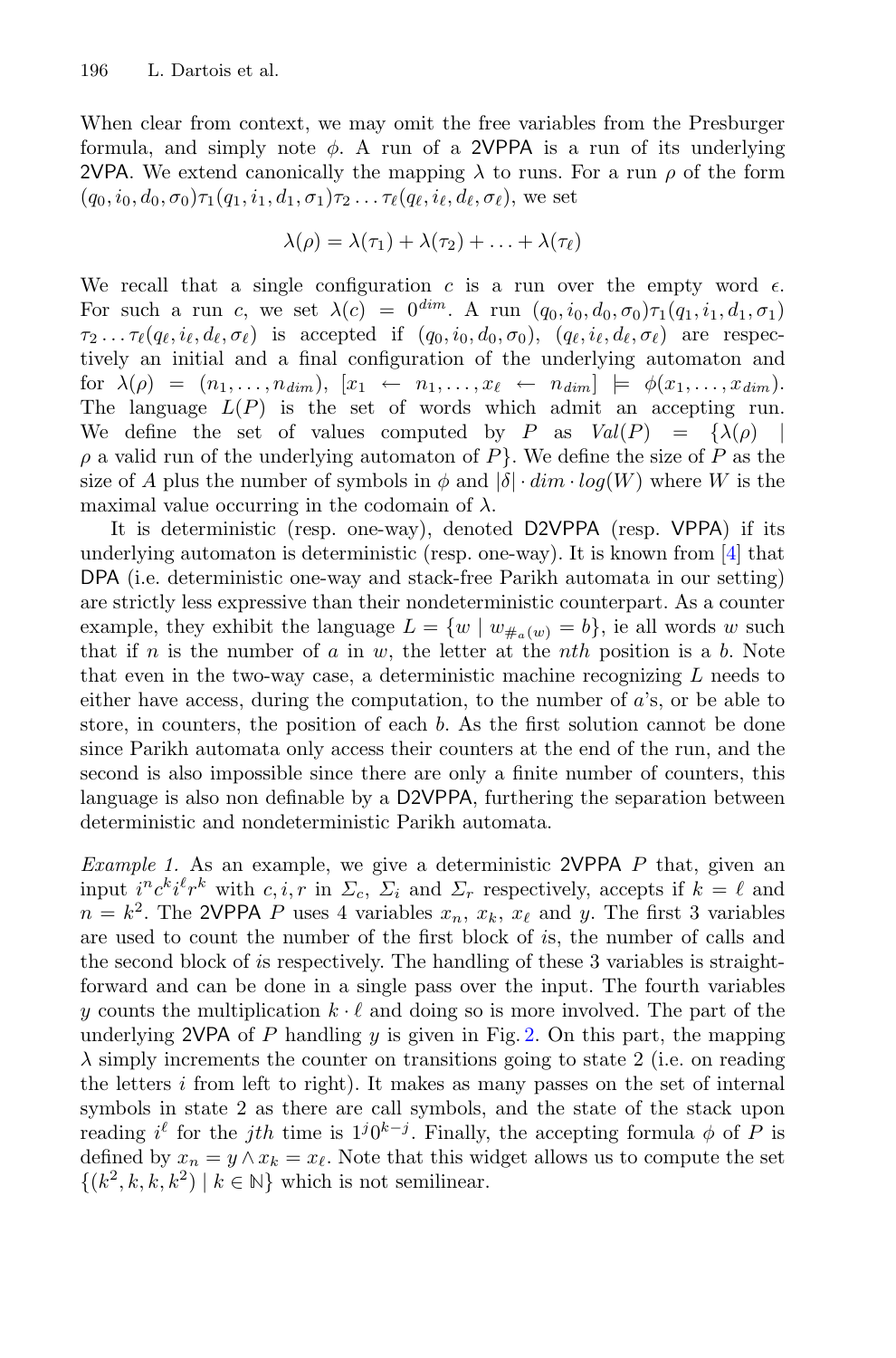<span id="page-8-1"></span>

**Fig. 2.** A 2VPPA reading words  $c^k i^l r^k$  and making k passes on  $i^l$ , adding  $k \cdot l$  to the variable  $\psi$ . The transitions have two components, the first being the letter read, and the second being the stack operation. There is no stack operation upon reading internal symbols. The variable  $y$  is incremented in transitions going to state 2 only.

As we have seen in the previous example, the set *Val*(P) is not necessarily semi-linear, even with  $P$  a D2VPPA. We use this fact to encode diophantine equations, and get the following undecidability result:

#### **Theorem 1.** *The emptiness problem of* D2VPPA *is undecidable.*

*Single-useness.* In order to recover decidability, we adapt to Parikh Automata the notion of single-useness introduced in [\[8\]](#page-15-5). Simply put, a 2VPPA is *single-use* (denoted 2VPPA<sub>su</sub>) if the transitions that affect the variables can only be taken once on any given input position, thus effectively bounding the size of variables linearly with respect to the size of the input. Formally, a state  $p$  of a 2VPPA  $P$  is *producing* if there exists a transition t from p on some symbol and  $\lambda(t) \neq 0^{dim}$ . A 2VPPA is single-use if for every input w and every accepting run  $\rho$  over w, there do not exist two different configurations  $(p, i, d, \sigma)$  and  $(p, i, d, \sigma')$  with p a producing state, meaning that  $\rho$  does not reach any position in the same direction twice in any given state of  $P$ . This property is a syntaxic restriction of the model. However, since this property is regular, it can equivalently be seen as a semantic one. Moreover, deciding the single-useness of a 2VPPA is ExpTime-c (see [\[8\]](#page-15-5) for the same result but on transducers). Note that the Parikh automaton given in Example [1](#page-7-0) is not single-use, since it passes over the second subword of internal letters  $i$  in state 2 as many times as there are call symbols. In the following, we prove that  $2VPPA_{su}$  have the same expressiveness as VPPA, while being exponentially more succinct. In particular, this equivalence implies by Parikh's Theorem  $[24]$  $[24]$ , semi-linearity of  $Val(P)$  for any 2VPPA<sub>su</sub> P.

#### <span id="page-8-0"></span>**3 Emptiness Complexity**

We show that the non-emptiness problem for VPPA is NP-complete. We actually show the upper-bound for the strictly more expressive *Pushdown Parikh Automata* (PPA), i.e. VPPA without the visibly restriction. While decidability was known  $[20,21]$  $[20,21]$  $[20,21]$ , the precise complexity was, to the best of our knowledge, unknown. Let us also remark that the model and the proof are similar to the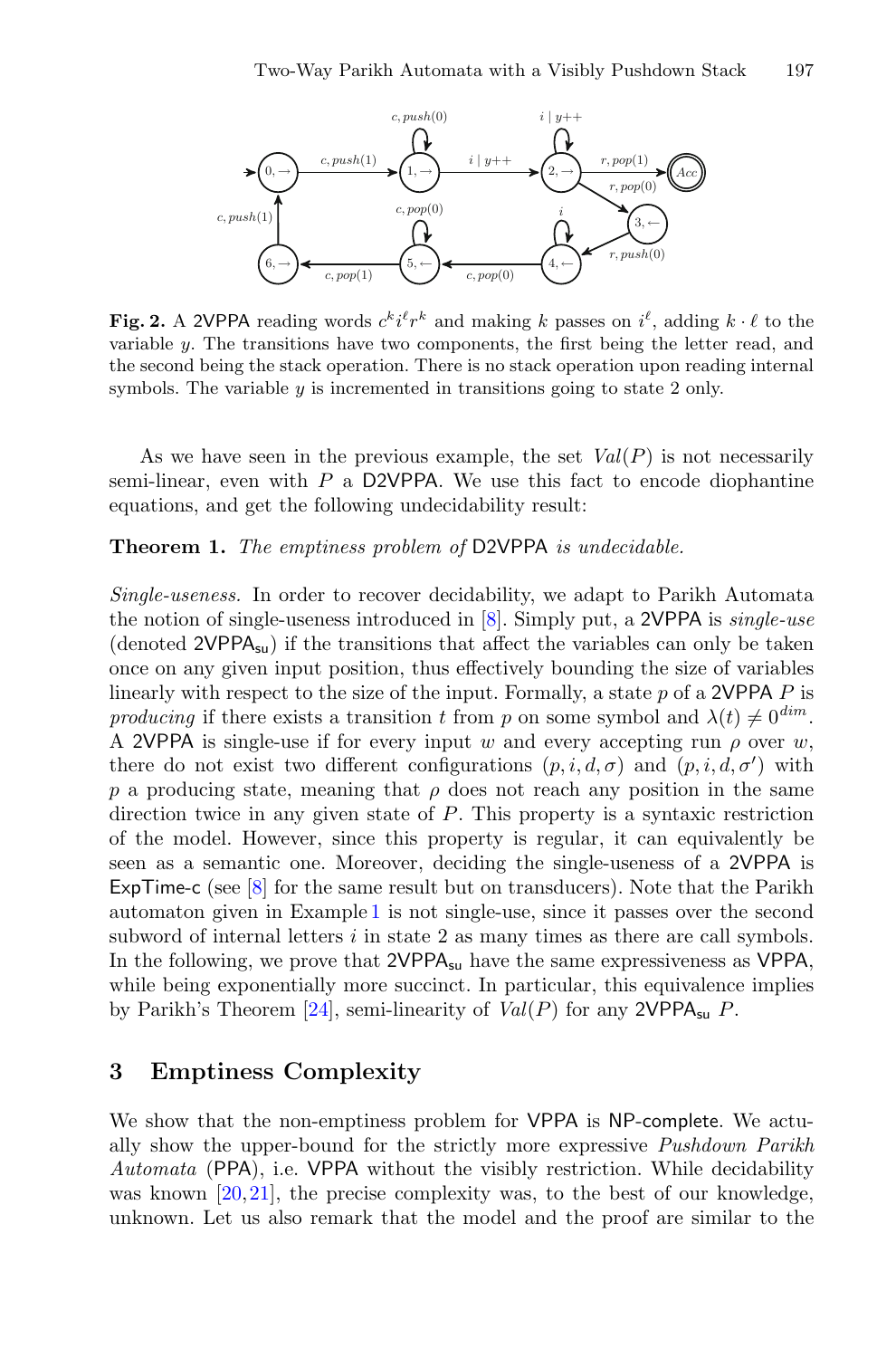proof of NP-completeness of k-reversal pushdown systems from [\[16](#page-16-9)]. However, it is adapted here to Parikh automata as well as deterministic machines, which was not the case in [\[16\]](#page-16-9).

<span id="page-9-1"></span>**Theorem 2.** *The non-emptiness problem for* VPPA *and* PPA *is* NP-complete*. The complexity bounds hold even if the automata are deterministic, with a fixed dimension* <sup>2</sup>*, tuples of values in* {0, <sup>1</sup>}<sup>2</sup> *and with a fixed Presburger formula*  $\phi(x_1, x_2) \equiv x_1 = x_2.$ 

*From* 2VPPAsu *to* VPPA From a two-way visibly pushdown Parikh automaton satisfying the single-useness restriction, one can build an equivalent one-way visibly pushdown Parikh automaton. The construction induces an exponential blow-up, which cannot be avoided, as with most constructions from two-way to one-way machines.

<span id="page-9-0"></span>**Theorem 3.** *For any* 2VPPAsu A*, one can construct a* VPPA B *whose size is at most exponential in the size of* A *and such that L(A)=L(B). Moreover, the procedure can be done in exponential time.*

*Proof (Sketch)*. The goal is to be able to correctly guess all the transitions exactly taken by a run of the two-way machine at once. More precisely, the one-way machine guesses the behavior of the two-way machine on each well-nested subword of the input, i.e. a set of partial runs over a subword. A partial run is a pair from  $Q \times \{\leftarrow, \rightarrow\}$ . Informally, they describe a maximal subrun over a subword of the input. We call these sets of partial runs *profiles*, and we define relations C and  $N_{c,r}$  to describe compatible profiles. Formally, the relation  $C \subseteq \mathcal{P}^3$  is the *concatenation* relation, defined as set of triples  $(P, P', P'')$  such that there exists a word  $u = u_1 v v' u_2$  where v and v' are well-nested subwords of u, and a run r on u such that P (resp. P') is the profile of v in r (resp. of v') and P'' is the profile of vv' in r. Similarly, the relation  $N_{c,r} \subseteq \mathcal{P}^2$  for c, r call and return letters respectively, is the *cr-nesting* relation, and defined as the set of pairs  $(P, P')$ such that there exists a word  $u = u_1cvru_2$  where v is well-nested, and a run r of A on u such that P is the profile of v in r and P' is the profile of cvr in r. We prove that these relations are computable in exponential time.

Given these relations, we can compute a  $VPPA$  B whose runs are bijective to the runs of A. Moreover, we can recover from a run of B which transitions are effectively taken at each positions by its bijective run of A. Then, the increment function simply does all the increments done by the run at a given position at once. Since the operation is the addition on integers, it is commutative and the variables are updated in the same way they were by the run of A. Note that we only recover which transitions are taken, and not how many times they are taken, which can depend on the size of the input. However, since A is single-use, we only have to add each non zero transition once, which gives the result.

As a direct corollary of Theorems [3](#page-9-0) and [2,](#page-9-1) we get the following.

**Corollary 1.** *The emptiness of* 2VPPAsu *can be decided in* NExpTime*.*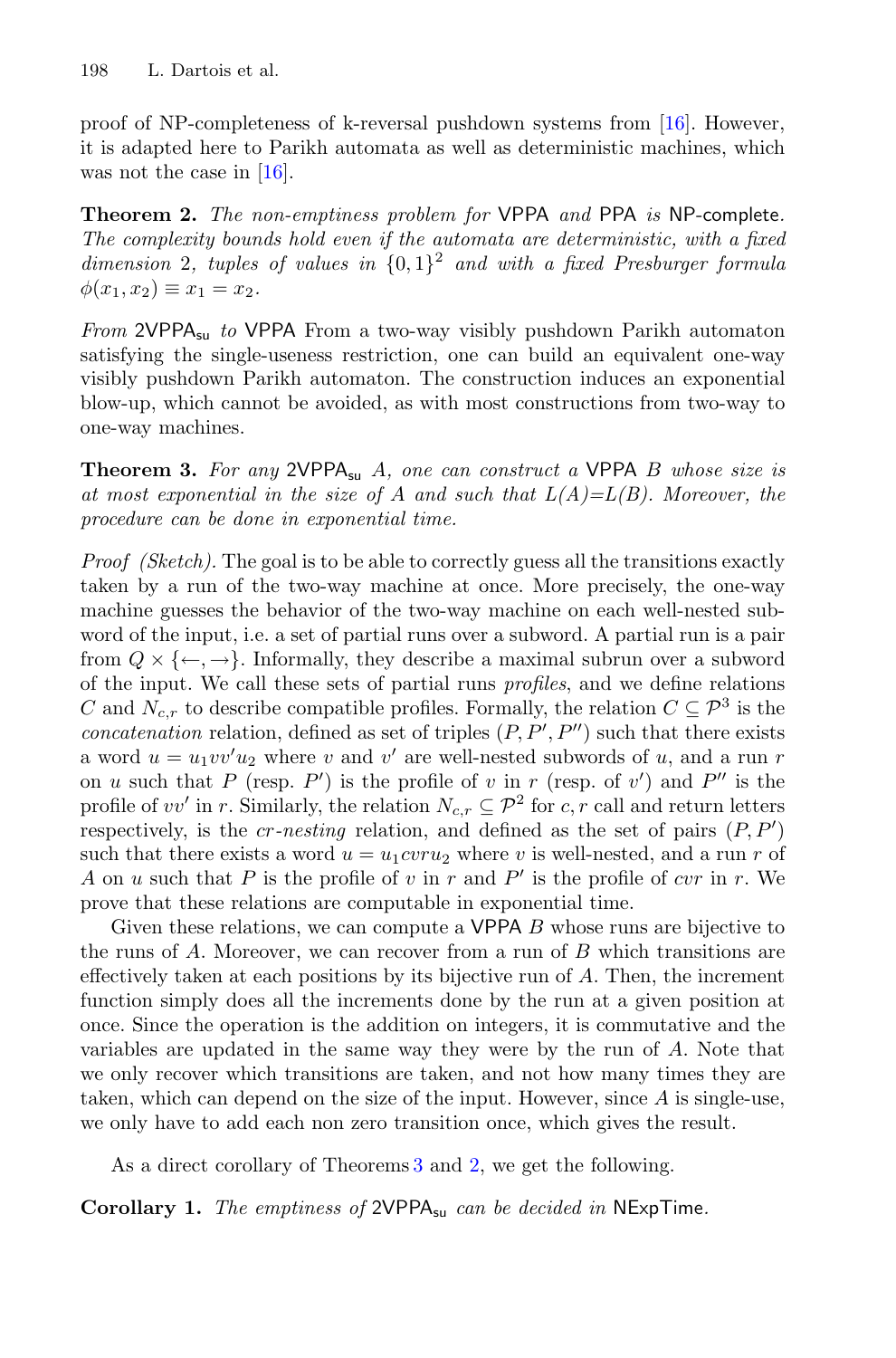#### <span id="page-10-0"></span>**4 NExpTime-Hardness**

In this section, we show that the problem of deciding whether the language of a 2VPPA<sub>su</sub> is non-empty is hard for NExpTime. Moreover, we show that this hardness does not depend on the fact that we have taken existential Presburger formulas, nor on the vector dimensions, and nor on the fact that the values in the tuples are encoded in binary.

<span id="page-10-1"></span>**Theorem 4.** *The non-emptiness problem for* 2VPPA<sub>su</sub> *is NExpTime-hard. The result holds even if the automaton is deterministic, of dimension* 2*, with counter* updates in  $\{0,1\}$ , the Presburger formula is  $\phi(x_1, x_2) \equiv x_1 = x_2$ , and it is finite*visit.*

*Succinct Subset Sum Problem.* We reduce to the succinct subset sum prob-lem (SSSP), which is NExpTime-hard [\[16](#page-16-9)]. Let us define SSSP. Let  $m, k \geq 1$ ,  $X = \{x_1, \ldots, x_k\}$  and  $Y = \{y_1, \ldots, y_m\}$  be sets of Boolean variables. Let  $\theta$  be a Boolean formula over  $X \cup Y$ . Any word  $v \in \{0,1\}^{k+m}$  naturally defines a valuation of  $X \cup Y$  (the first bit of v is the value of  $x_1$ , etc.). We denote by  $\theta[v] \in \{0,1\}$  the truth value of  $\theta$  under the valuation v. The formula  $\theta$  defines  $2^k$  non-negative integers  $a_1, \ldots, a_{2^k}$  each with  $2^m$  bits, as follows:

$$
a_i = \theta[b_i d_1] \cdot 2^{2^m - 1} + \theta[b_i d_2] \cdot 2^{2^m - 2} + \dots + \theta[b_i d_{2^m}] \cdot 2^0
$$

where  $b_i$  is the binary encoding over k bits of i, and  $d_1,\ldots,d_{2^m}$  is the lexicographic enumeration of  $\{0, 1\}^m$ , starting from  $0^m$ . Note that for all  $i \in$  $\{1,\ldots,2^k\}, a_i \in \{0,\ldots,2^{2^m}-1\}.$  The *Succinct Subset Sum Problem* asks, given X, Y and  $\theta$ , whether there exists  $J \subseteq \{1, \ldots, 2^k - 1\}$  such that  $\sum_{j \in J} a_j = a_{2^k}$ .

*Overview of the construction and encoding the values*  $a_i$ . Given an instance of SSSP I, our goal is to construct a D2VPPA<sub>su</sub>  $\mathcal{P} = (C, \rho, \phi)$  of dimension 2 such that  $|\mathcal{P}|$  is polynomial in  $|\theta| + k + m$  and  $\mathcal{L}(\mathcal{P}) \neq \emptyset$  iff  $\mathcal I$  has a solution.

The main idea is to ensure that  $\mathcal{L}(C) = \{X_1e_1 \dots X_{2^k-1}e_{2^k-1} \# e_{2^k} \mid X_i \in$  $\{0,1\}$  where the  $X_i$  are internal symbols which are used to encode a subset  $J \subseteq \{1, \ldots, 2^k-1\}$ , and each  $e_i$  is an encoding of  $a_i$ , defined later, over some alphabet containing the symbol **1**, and such that the number of occurrences of **1** in  $e_i$  is  $a_i$ . In other words,  $e_i$  somehow encodes  $a_i$  in unary. For the vector part, the machine  $P$ , when running over  $X_i e_i$ , updates its dimensions depending on two cases: (1) if  $X_i = 1$  ("put value  $a_i$  in J"), then any transition reading 1 has weight  $(1,0)$  and any other transition has weight  $(0,0)$ ,  $(2)$  if  $X_i = 0$ , then every transition has weight  $(0, 0)$ . So, if  $X_i = 1$ , the value in the first dimension after processing  $X_i e_i$  has been incremented by  $a_i$ . Similarly, when processing  $\text{\#}e_{2^k}$ , any transition reading 1 increments the 2nd dimension by 1, so that after processing  $\#e_{2^k}$ , this dimension has value  $a_{2^k}$ . The formula  $\phi(x_1, x_2)$  then only requires equality of  $x_1$  and  $x_2$ , i.e.  $\phi(x_1, x_2) \equiv x_1 = x_2$ .

We now explain how to encode  $a_i$  by a well-nested word  $e_i$ . Due to the finitevisit restriction, every incremental transition can be triggered at most once for each input position. Since the value  $a_i$  is possibly doubly exponential in m and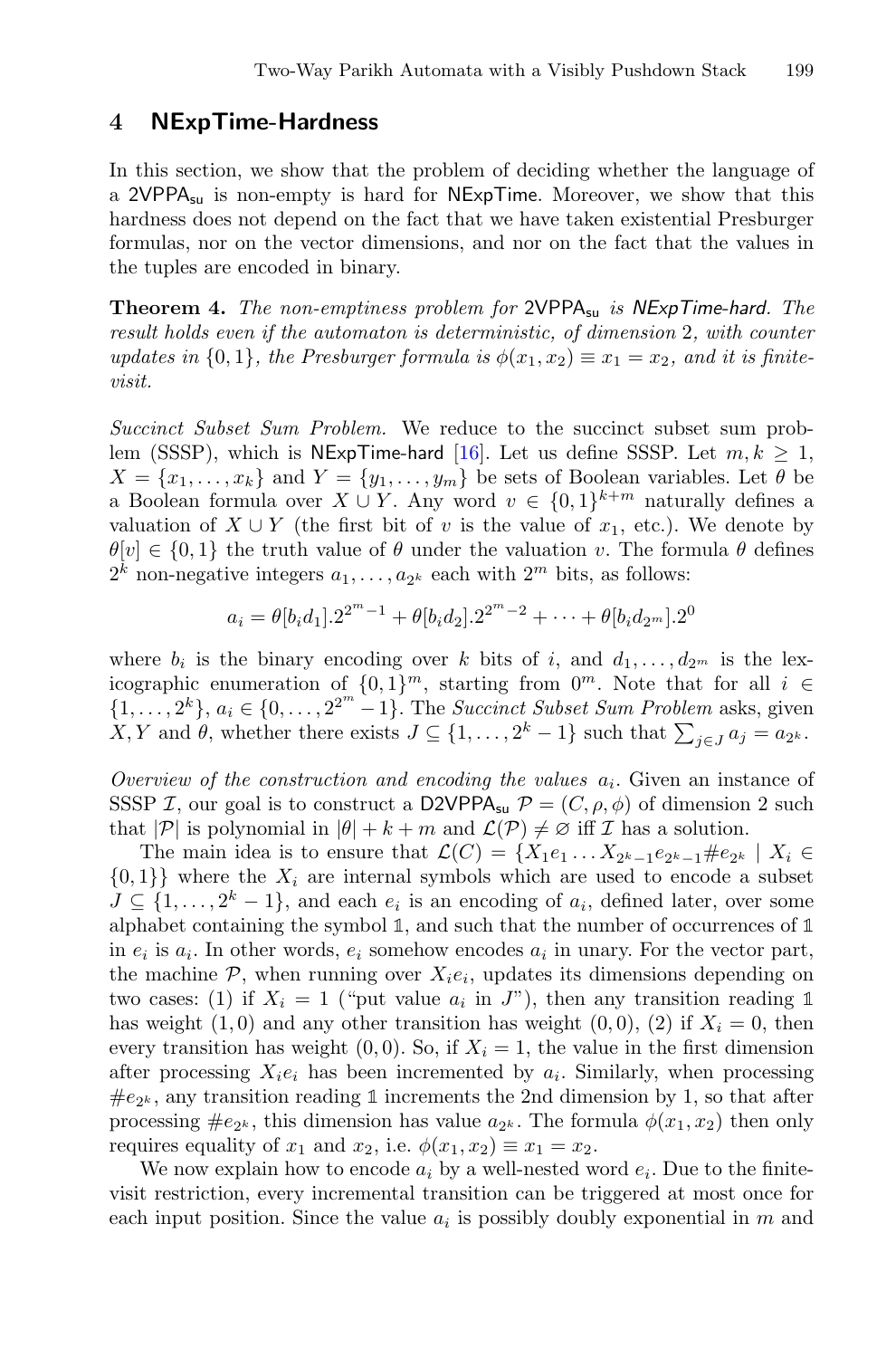<span id="page-11-0"></span>

**Fig. 3.** On the left, the automaton  $A_i$ , for  $i < m$ . On the right, the automaton  $A_m$ .

we are allowed to have a polynomial number of transitions (in  $|\theta| + k + m$ ), necessarily  $e_i$  must be of doubly exponential length. The main idea is to use the stack and the two-wayness to recognise with a polynomial number of states well-nested words which are of doubly exponential length. We need a series of intermediate lemmas to achieve this idea. We start with a useful result about intersection of finite automata, here *reversible* finite automata (deterministic and backward deterministic). Let  $\Sigma = \{1, \ldots, m\}$  and let us define recursively the sequence of words  $(u_i)_{0\leq i\leq m} \in \Sigma^*$  as follows:  $u_0 = 1$ ,  $u_i = u_{i-1}iu_{i-1}$  for  $1 \leq i < m$  and  $u_m = u_{m-1}mu_{m-1}m$ .

<span id="page-11-1"></span>**Lemma 2.** The word  $u_m$  has length  $2^m$ , and there exist m reversible finite *automata*  $A_0, \ldots, A_m$  *(Fig. [3\)](#page-11-0) such that (i) each*  $A_i$  *has*  $O(1)$  *states, and (ii)*  $\bigcap_{i=1}^{m} L(A_i) = \{u_m\}.$ 

*Encoding of the values*  $a_i$ . The idea is to define a well-nested word  $e_i$  over an alphabet of call symbols  $\Sigma_c = \{c_1, \ldots, c_m\}$ , an alphabet of return symbols  $\Sigma_r = \{r_1, \ldots, r_m\}$  and an alphabet of internal symbols  $\Sigma_t = \{0, 1, \ldots, \emptyset\}$ . The number of occurrences of 1 in  $e_i$  will be exactly  $a_i$ , i.e.  $\#_1(e_i) = a_i$  and hence, the Parikh automaton will just have to count the number of **1** occurrences. Let us remind the reader that  $a_i$  is actually given by  $\theta$ , and therefore, the automaton P will somehow have to evaluate  $\theta$  for valuations of its variables that will be contained in  $e_i$ . Let us now define the words  $e_i$ . For that, we call a *binary tree* either an internal symbol 1, 0, or a well-nested word of the form  $c_i t_1 t_2 r_j$ where  $t_1, t_2$  are themselves binary trees. For a well-nested word of the form cwr, a root-to-leaf branch  $\pi$  is a sequence of calls  $x_1 \dots x_n$  such that  $cw =$  $x_1w_1x_2w_2...x_nw_nr_nw'_nr_{n-1}w'_{n-1}...r_2w'_2r_1$  where  $x_1 = c, r_1 = r$  and for some  $w_i, w'_i$  well-nested words such that  $w_n$  contains only internal symbols. The *height* of a binary tree t is the maximal length of a root-to-leaf branch, and it is *complete* if all root-to-leaf branches have the same length. Note that the number of internal symbols of a complete binary tree of height  $n$  is  $2^n$ .

Then,  $e_i$  is the well-nested word defined by  $e_i = c_{i_1} b_i d_1 t_1 c_{i_2} b_i d_2 t_2 \ldots c_{i_2 m}$  $b_i d_{2^m} t_{2^m} r_{j_2^m} \dots r_{j_1}$  where

- 1. the words  $t_i$  are binary trees
- 2. every root-to-leaf branch  $\pi = c_{i_1} \dots c_{i_\ell}$  of  $e_i$  satisfies  $i_1 \dots i_\ell = u_m$
- 3.  $b_i \in \{0,1\}^k$  and  $d_1,\ldots,d_{2^m}$  is a lexicographic enumeration of  $\{0,1\}^m$  (starting from  $0^m$ )
- 4. for all j, all internal symbols occurring in  $t_j$  are  $\mathbb{1}$  if  $\theta[b_i d_j] = 1, \mathbb{0}$  otherwise.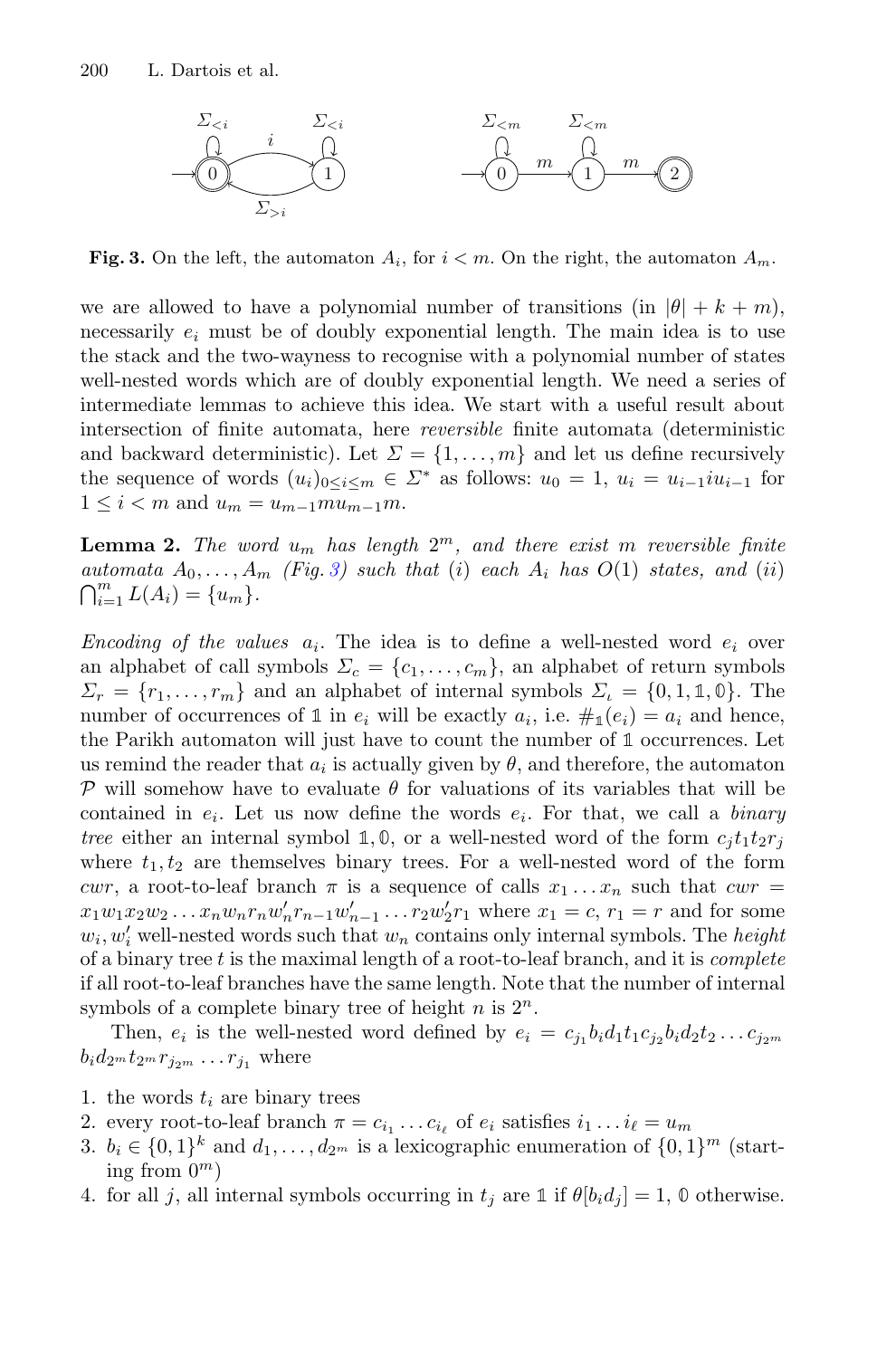Our goal is now to prove that  $e_i$  is a correct encoding of  $a_i$ .

**Lemma 3.** *For all*  $i \in \{1, \ldots, 2^k\}$ ,  $\#_1(e_i) = a_i$ , where  $\#_1(e_i)$  denotes the num*ber of occurrences of* 1 *in*  $e_i$ .

*Proof.* By Condition 2, every root-to-leaf branch of  $e_i$  has length  $2^m$ . Therefore, for all  $j \in \{1, ..., 2^m\}$ , every root-to-leaf branch in  $t_j$  has length  $2^m - j$ . In particular,  $t_{2m}$  does not contain any call symbol. Hence all the trees  $t_i$ are complete binary trees of height  $2^m - j$ . So, every  $t_j$  has  $2^{2^m - j}$  internal symbols and by Condition 4, we get  $\#_1(t_j) = \theta[b_i d_j] \cdot 2^{2^m - j}$ . Therefore,  $\#_1(e_i) = \sum_{j=1}^{2^m} \#_1(t_j) = \sum_{j=1}^{2^m} \theta[b_i d_j] \cdot 2^{2^m - j} = a_i.$ 

Note that Condition 3 was not used in the previous proof, but it will be useful to define a succinct D2VPA recognising  $e_i$ . The key result is the following. It states the existence of a succinct D2VPA which recognises exactly the candidate solutions to SSSP.

<span id="page-12-0"></span>**Lemma 4.** *One can construct a* D2VPA <sup>B</sup> *such that* <sup>B</sup> *has polynomially many states in*  $|\theta| + k + m$  *and*  $L(\mathcal{B}) = \{X_1e_1 \dots X_{2^k-1}e_{2^k-1} \# e_{2^k} \mid X_i \in \{0,1\} \}.$ 

*Proof (Sketch).* First, we show the existence of a D2VPA A with polynomially many states in  $|\theta|+k+m$  such that  $L(\mathcal{A}) = \{e_i \mid i \in \{1,\ldots,2^k\}\}\$  (Proposition ?? in Appendix). The main idea is to construct succinct D2VPA which check each of the conditions 1 to 4 of the definition of the encoding independently, and then to take their intersection (by running the first, then the second, etc.). Condition 1 is easy to check. For condition 2, we rely on Lemma [2,](#page-11-1) and run sequentially the automata  $A_i$  (in m passes) to check independently that for all i, each root-to-leaf branch has a sequence of indices that belongs to  $A_i$ . Thanks to the reversibility of  $A_i$ , it is possible when going upward in the tree, to recover the previous state of  $A_i$ . For condition 3, we rely on the two-wayness to check that a sequence of m bits is a successor of another sequence succinctly, by doing  $O(m)$  passes over the two successor vectors. The stack is not necessary there. For condition 4, we rely on the existence of a succinct 2DFA which accepts all the valuations that satisfy a given Boolean formula.

We can finally construct the D2VPPA<sub>su</sub>  $\mathcal{P} = (\mathcal{C}, \rho, \phi)$  of dimension 2 whose language is non-empty iff the SSSP instance  $\mathcal I$  has a solution. The automaton  $\mathcal C$ performs a first pass on the whole word by running the automaton  $\beta$  of Lemma [4,](#page-12-0) to check that the input is of the form  $X_1e_1 \ldots X_{2^k-1}e_{2^k-1} \# e_{2^k}$ . During this pass, no vector dimension is incremented. During a second pass,  $\mathcal{C}$ , when reading some  $X_i = 1$ , it goes to some state  $q_1$  from which it increments the 1st dimension whenever  $\mathbb{1}$  is read (all other transitions have value  $(0,0)$ ). When reading some  $X_{i+1}$ , it stays in  $q_1$  if  $X_{i+1} = 1$  or to  $q_0$  otherwise, from which no transition touches the counters. When reading  $\#$ , it goes to a state from which it increments only the 2nd dimension on reading **1**. Note that this automaton is *single-use*: any symbol **1** occurring in the whole input word is counted at most once. It is even finite-visit (each position is visited  $O(m + k + |\theta|)$  times). Finally, one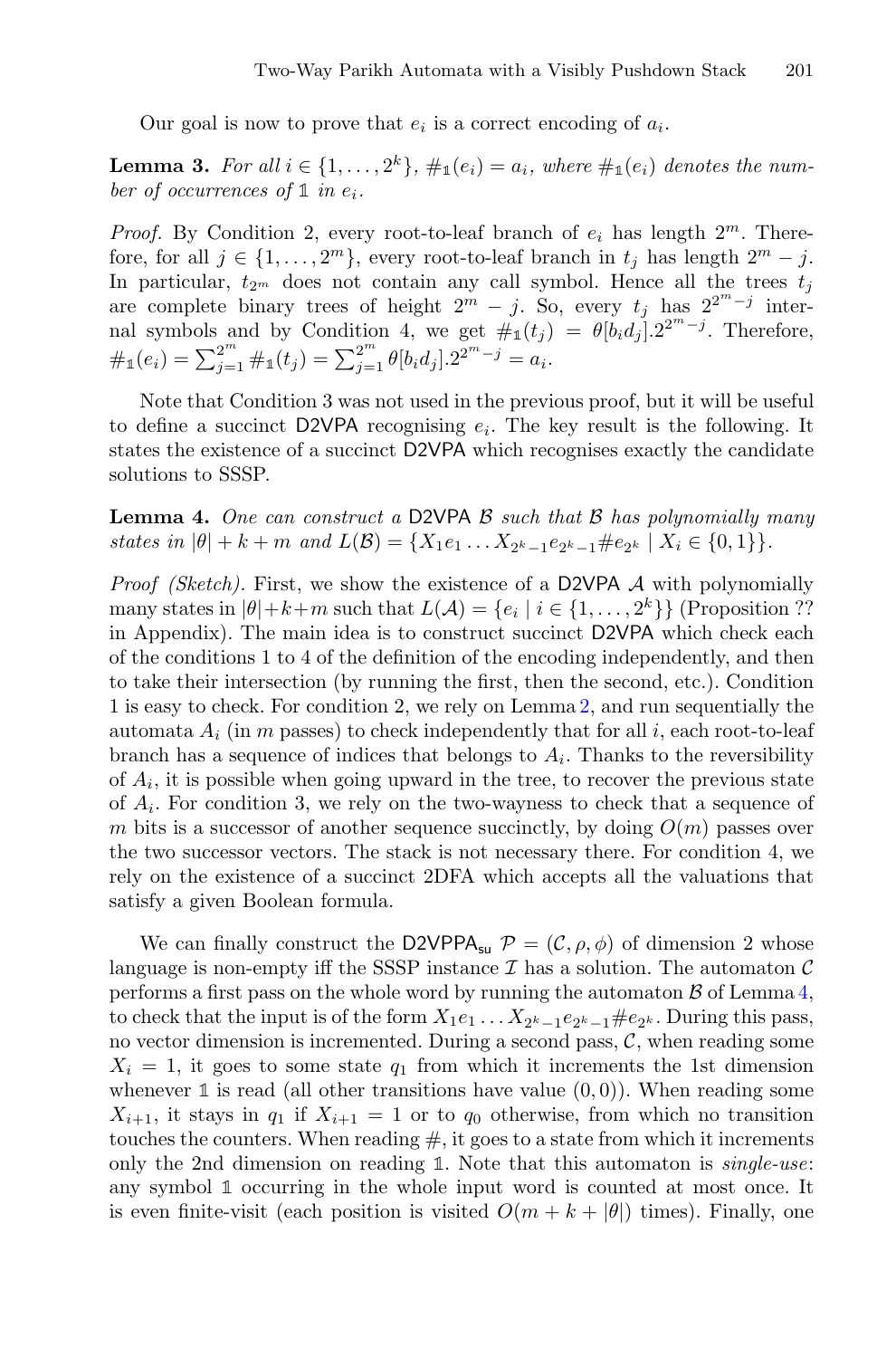only needs to check whether the first dimension equals the second one, using a formula  $\phi(x_1, x_2) \equiv x_1 = x_2$ . Note that the following lemma proves Theorem [4,](#page-10-1) since SSSP is NExpTime-c.

**Lemma 5.** *Given an instance*  $X, Y, \theta$  *of SSSP, one can construct a* D2VPPA<sub>su</sub> P of polynomial size in  $|\theta| + |X| + |Y|$  such that  $L(\mathcal{P}) \neq \emptyset$  iff SSSP has a *solution.*

## <span id="page-13-0"></span>**5 Applications to Decision Problems for Nested Word Transducers**

In this section, we give two applications of 2VPPA, namely on decision problems for two-way visibly pushdown transducers (2VPT). 2VPT were introduced in [\[8](#page-15-5)] as a model to define transductions from well-nested words to words, or, modulo tree linearisation, from tree to words. It was shown that they can express, even in their deterministic and single-use version, all functions from well-nested words to words definable in MSOT, in the sense of Courcelle  $[6]$  $[6]$ , while having decidable equivalence problem. No upper bound was provided however. Using 2VPPA, we show that the equivalence of  $2VPT_{\text{su}}$  defining functions can be tested in NExpTime. We also consider other standard problems from transducer theory and show, again using 2VPPA, their decidability. First, let us define formally 2VPT.

A *two-way visibly pushdown transducer* (2VPT for short) is a pair  $(A, \mu)$ where A is a 2VPA and  $\mu$  is a morphism from the sequences of transitions  $\delta^*$  to some output alphabet  $\Gamma^*$ . A run of a 2VPT is a run of its underlying 2VPA. The *output* of a run  $\rho$  of the form  $(q_0, i_0, d_0, \sigma_0) \tau_1(q_1, i_1, d_1, \sigma_1) \tau_2 \dots \tau_\ell(q_\ell, i_\ell, d_\ell, \sigma_\ell)$ is  $\mu(\tau_1...\tau_\ell)$ . A run is accepted if it is accepted by its underlying automaton. The transduction defined by a 2VPT is the set of pairs  $(u, v)$  such that v is the output of some accepting run on u. A state p of a 2VPT is *producing* if there exists a transition  $\tau$  such that p is the first component of  $\tau$  and  $\mu(\tau) \neq \epsilon$ . Similarly to Parikh automata, a 2VPT T is single-use (denoted  $2VPT_{su}$ ) if for any valid run of T, we do not reach the same position twice in the same producing state. It is deterministic, denoted D2VPT, if its underlying automaton is deterministic.

*Deciding the k-valuedness and equivalence problems.* For any positive integer k, we say that a transducer is k*-valued* if all input word have at most k different outputs. In particular, it is 1-valued if it defines a (partial) function, and also called *functional* in that case.

**Theorem 5.** Let T be a 2VPT<sub>su</sub>, and k an integer. Then the k-valuedness of T *can be decided in* NExpTime*. It is also* ExpTime-hard*.*

The theorem is proved by reducing the k-valuedness of  $T$  to the emptiness of a 2VPPA<sub>su</sub> P that guesses  $k+1$  runs of T that produce  $k+1$  different outputs. To ensure that the output are different, during each run  $P$  guesses, and stores in counters, k output positions and the letters produced at these positions. The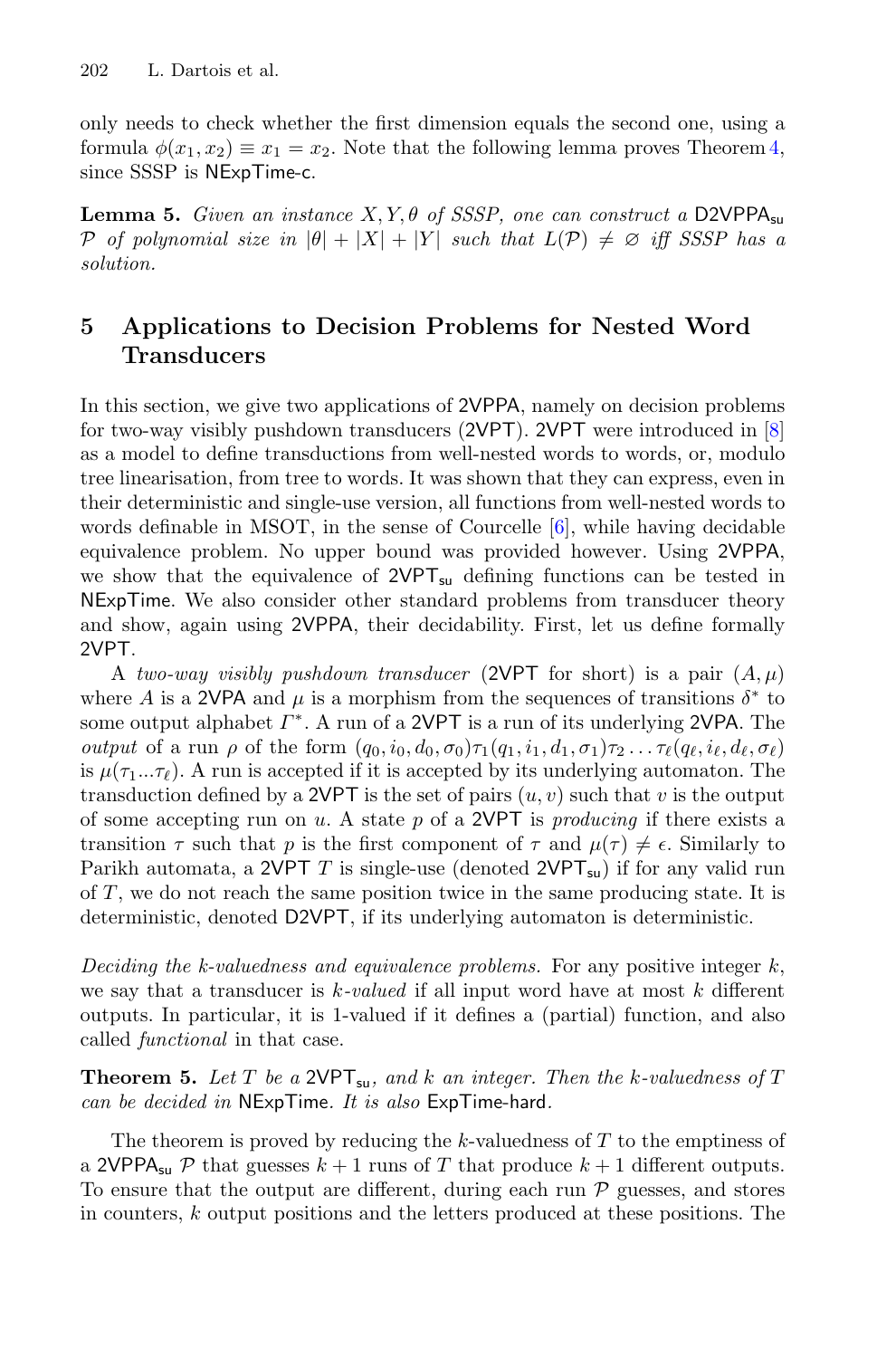formula of  $P$  at the end simply checks, for each pairs of runs, that the same positions were guessed by both runs, and that the letters were different, ensuring that the guessed runs have different output pairwise. As two functional transducers are equivalent if they have the same domain and their union is 1-valued, we get the following corollary.

<span id="page-14-0"></span>**Corollary 2.** The equivalence of two functional  $2VPT_{su}T$  and  $T'$  can be decided *in* NExpTime*. It is also* ExpTime-hard*.*

The NexpTime complexity of equivalence of tree to string transducers was already established for *Streaming Tree to string transducers* (STST), introduced in [\[1](#page-15-9)]. However, the conversion between the  $2VPT_{\text{su}}$  and STST yields an exponential blow-up.

We can generalize Corollary [2](#page-14-0) to *strictly* k-valued transducers. We say that a transducer T is strictly k-valued if each input word in the domain of T has *exactly* k different images. Then similarly to the previous corollary, two strictly k-valued transducers are equivalent if, and only if, they have same domain and their union is k-valued.

**Corollary 3.** *The equivalence of two strictly* k*-valued* 2VPTsu T *and* T *can be decided in* NExpTime*. It is also* ExpTime-hard*.*

Strict k-valuedness is however an undecidable property (this can be shown by using the Post correspondence problem), even for  $k = 2$ . Deciding the equivalence problem for k-valued  $2VPT_{su}$  (which are not necessarily strictly k-valued) is open already in the stack-less case, and a (very) particular case has been solved in [\[14](#page-16-13)].

*Type-checking against Parikh properties.* Given a 2VPT T, it might be desirable to check some properties of the output words it produces, i.e., for a language  $L$ , whether the codomain of T is included in L. Formally, the *type-checking problem* asks, given a transducer T and a language L, whether  $T(\Sigma^*) \subseteq L$ . Unfortunately, this problem is undecidable when  $L$  is given by a visibly pushdown automaton (and T is a VPT) [\[13\]](#page-16-8). Nevertheless, we show that the type-checking problem is decidable when T is a 2VPT<sub>su</sub> and L is the complement of the language given by a (stack-less) Parikh Automaton. As a consequence, we are able to decide whether a 2VPT<sub>su</sub> T produces only well-nested words, i.e. if the output alphabet of T is structured and for every input word u and any  $v \in T(u)$ , v is a well-nested word.

**Theorem 6.** *Let* T *be a* 2VPTsu *and* P *be a (stack-free) Parikh Automaton over the output alphabet of* T. Then we can decide whether  $T(\Sigma^*) \cap L(P) = \emptyset$ *in* NExpTime*. It is also* ExpTime-hard*.*

This is done by constructing a 2VPPA<sub>su</sub>  $P'$  which simulates T, and instead of producing letters, simulates  $P$  on the output of  $T$ . A word  $w$  on a structured alphabet  $\Sigma$  is not well-nested if either  $|w|_c \neq |w|_r$ , i.e. the number of call letters is not equal to the number of return letters, or if there exists a prefix  $u$  of  $w$ such that  $|u|_c < |u|_r$ . As this can be checked by a (non-deterministic) Parikh automata, we get the following corollary.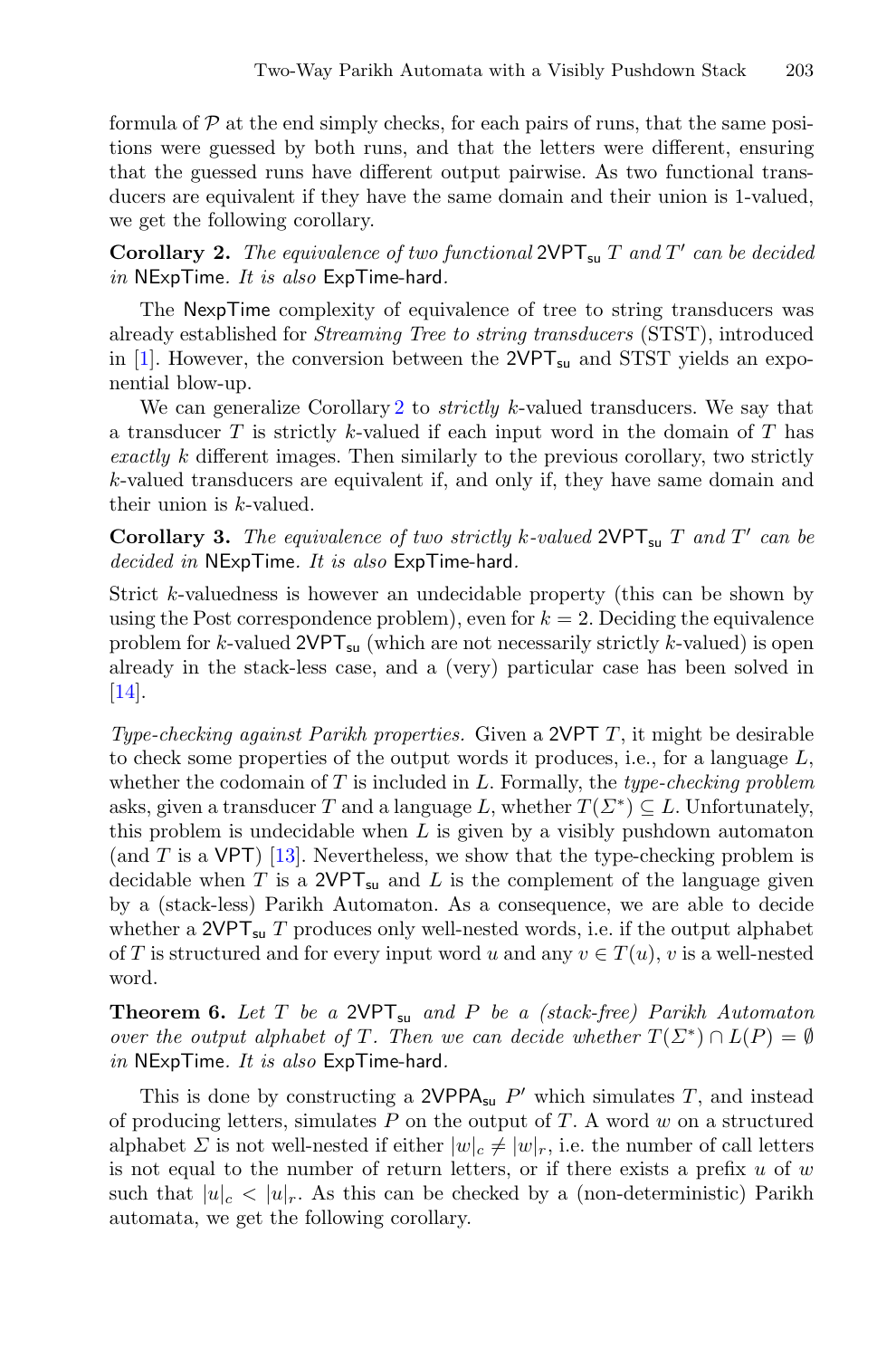**Corollary 4.** *Let* T *be a* 2VPTsu *whose output alphabet is structured. It can be decided in* CoNExpTime *whether* T *only produces well-nested words.*

**Acknowledgements.** This work was supported by the Belgian FNRS CDR project Flare (J013116), the ARC project Transform (Fédération Wallonie Bruxelles) and by the ANR Project *DELTA*, ANR-16-CE40-0007. Emmanuel Filiot is an FNRS research associate (Chercheur Qualifié).

## **References**

- <span id="page-15-9"></span>1. Alur, R., D'Antoni, L.: Streaming tree transducers. In: Czumaj, A., Mehlhorn, K., Pitts, A., Wattenhofer, R. (eds.) ICALP 2012. LNCS, vol. 7392, pp. 42–53. Springer, Heidelberg (2012). [https://doi.org/10.1007/978-3-642-31585-5](https://doi.org/10.1007/978-3-642-31585-5_8) 8
- <span id="page-15-4"></span>2. Alur, R., Madhusudan, P.: Adding nesting structure to words. J. ACM **56**(3), 16:1–16:43 (2009)
- <span id="page-15-0"></span>3. Burkart, O., Steffen, B.: Model checking the full modal mu-calculus for infinite sequential processes. In: Degano, P., Gorrieri, R., Marchetti-Spaccamela, A. (eds.) ICALP 1997. LNCS, vol. 1256, pp. 419–429. Springer, Heidelberg (1997). [https://](https://doi.org/10.1007/3-540-63165-8_198) [doi.org/10.1007/3-540-63165-8](https://doi.org/10.1007/3-540-63165-8_198) 198
- <span id="page-15-10"></span>4. Cadilhac, M., Finkel, A., McKenzie, P.: On the expressiveness of Parikh automata and related models. In: Proceedings of the Third Workshop on Non-Classical Models for Automata and Applications - NCMA 2011, Milan, Italy, 18 July–19 July 2011, pp. 103–119 (2011)
- <span id="page-15-1"></span>5. Clarke, E.M., Emerson, E.A., Sistla, A.P.: Automatic verification of finite state concurrent systems using temporal logic specifications. In: Conference Record of the Tenth Annual ACM Symposium on Principles of Programming Languages, pp. 117–126. ACM, January 1983
- <span id="page-15-6"></span>6. Courcelle, B., Engelfriet, J.: Graph Structure and Monadic Second-Order Logic - A Language-Theoretic Approach. Encyclopedia of Mathematics and its Applications, vol. 138. Cambridge University Press (2012). [http://www.cambridge.org/fr/](http://www.cambridge.org/fr/knowledge/isbn/item5758776/?site_locale=fr_FR) [knowledge/isbn/item5758776/?site](http://www.cambridge.org/fr/knowledge/isbn/item5758776/?site_locale=fr_FR) locale=fr FR
- <span id="page-15-2"></span>7. Dang, Z., Ibarra, O.H., Bultan, T., Kemmerer, R.A., Su, J.: Binary reachability analysis of discrete pushdown timed automata. In: Emerson, E.A., Sistla, A.P. (eds.) CAV 2000. LNCS, vol. 1855, pp. 69–84. Springer, Heidelberg (2000). [https://](https://doi.org/10.1007/10722167_9) [doi.org/10.1007/10722167](https://doi.org/10.1007/10722167_9) 9
- <span id="page-15-5"></span>8. Dartois, L., Filiot, E., Reynier, P.-A., Talbot, J.-M.: Two-way visibly pushdown automata and transducers. In: Proceedings of the 31st Annual ACM/IEEE Symposium on Logic in Computer Science, LICS 2016, New York, NY, USA, 5–8 July 2016, pp. 217–226 (2016). <https://doi.org/10.1145/2933575.2935315>
- <span id="page-15-8"></span>9. Engelfriet, J., Hoogeboom, H.J.: MSO definable string transductions and two-way finite-state transducers. ACM Trans. Comput. Logic **2**(2), 216–254 (2001)
- <span id="page-15-7"></span>10. Engelfriet, J., Maneth, S.: Macro tree transducers, attribute grammars, and MSO definable tree translations. Inf. Comput. **154**(1), 34–91 (1999). [https://doi.org/10.1006/inco.1999.2807.](https://doi.org/10.1006/inco.1999.2807) <http://www.sciencedirect.com/science/article/pii/S0890540199928079>
- <span id="page-15-3"></span>11. Esparza, J., Ganty, P.: Complexity of pattern-based verification for multithreaded programs. ACM SIGPLAN Not. - POPL 2011 **46**(1), 499–510 (2011). [https://doi.](https://doi.org/10.1145/1925844.1926443) [org/10.1145/1925844.1926443](https://doi.org/10.1145/1925844.1926443)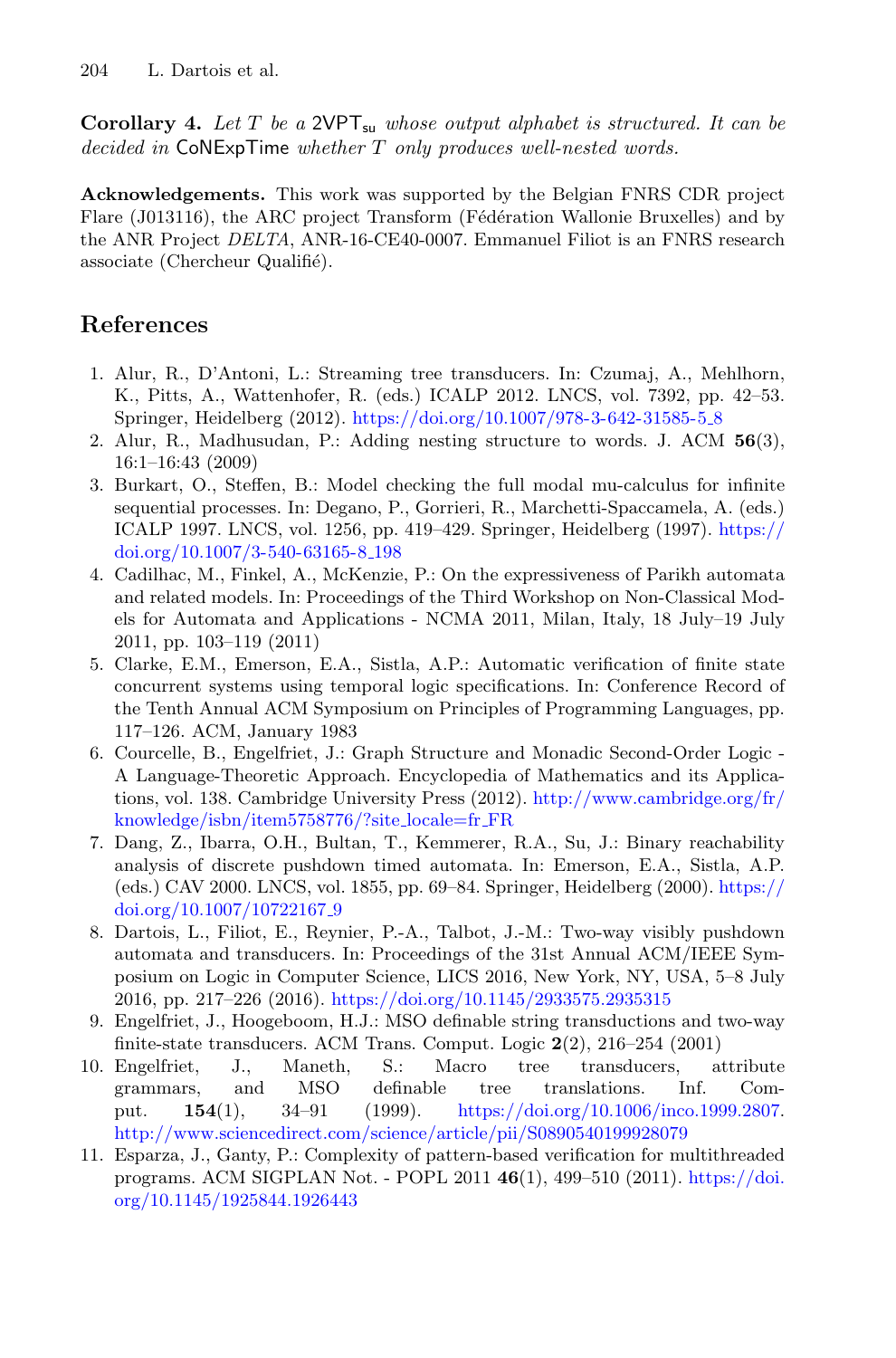- <span id="page-16-6"></span>12. Figueira, D., Libkin, L.: Path logics for querying graphs: combining expressiveness and efficiency. In: 30th Annual ACM/IEEE Symposium on Logic in Computer Science, LICS 2015, Kyoto, Japan, 6–10 July 2015, pp. 329–340 (2015). [https://](https://doi.org/10.1109/LICS.2015.39) [doi.org/10.1109/LICS.2015.39](https://doi.org/10.1109/LICS.2015.39)
- <span id="page-16-8"></span>13. Filiot, E., Raskin, J.-F., Reynier, P.-A., Servais, F., Talbot, J.-M.: Properties of visibly pushdown transducers. In: Hliněný, P., Kučera, A. (eds.) MFCS 2010. LNCS, vol. 6281, pp. 355–367. Springer, Heidelberg (2010). [https://doi.org/10.1007/978-](https://doi.org/10.1007/978-3-642-15155-2_32) [3-642-15155-2](https://doi.org/10.1007/978-3-642-15155-2_32) 32
- <span id="page-16-13"></span>14. Gallot, P., Muscholl, A., Puppis, G., Salvati, S.: On the decomposition of finite-valued streaming string transducers. In: STACS 2017. LIPIcs, vol. 66, pp. 34:1–34:14 (2017). [https://doi.org/10.4230/LIPIcs.STACS.2017.34.](https://doi.org/10.4230/LIPIcs.STACS.2017.34) [http://drops.](http://drops.dagstuhl.de/opus/volltexte/2017/6999) [dagstuhl.de/opus/volltexte/2017/6999](http://drops.dagstuhl.de/opus/volltexte/2017/6999)
- <span id="page-16-2"></span>15. Haase, C.: On the complexity of model checking counter automata. Ph.D. thesis, University of Oxford, UK (2012). [http://ora.ox.ac.uk/objects/uuid:f43bf043-de93-](http://ora.ox.ac.uk/objects/uuid:f43bf043-de93-4b5c-826f-88f1bd4c191d) [4b5c-826f-88f1bd4c191d](http://ora.ox.ac.uk/objects/uuid:f43bf043-de93-4b5c-826f-88f1bd4c191d)
- <span id="page-16-9"></span>16. Hague, M., Lin, A.W.: Model checking recursive programs with numeric data types. In: Gopalakrishnan, G., Qadeer, S. (eds.) CAV 2011. LNCS, vol. 6806, pp. 743–759. Springer, Heidelberg (2011). [https://doi.org/10.1007/978-3-642-22110-1](https://doi.org/10.1007/978-3-642-22110-1_60) 60
- 17. Hague, M., Lin, A.W.: Synchronisation- and reversal-bounded analysis of multithreaded programs with counters. In: Madhusudan, P., Seshia, S.A. (eds.) CAV 2012. LNCS, vol. 7358, pp. 260–276. Springer, Heidelberg (2012). [https://doi.org/](https://doi.org/10.1007/978-3-642-31424-7_22) [10.1007/978-3-642-31424-7](https://doi.org/10.1007/978-3-642-31424-7_22) 22
- <span id="page-16-3"></span>18. Ibarra, O.H.: Reversal-bounded multicounter machines and their decision problems. J. ACM **25**(1), 116–133 (1978). <http://doi.acm.org/10.1145/322047.322058>
- <span id="page-16-7"></span>19. Ibarra, O.H.: Automata with reversal-bounded counters: a survey. In: Jürgensen, H., Karhumäki, J., Okhotin, A. (eds.) DCFS 2014. LNCS, vol. 8614, pp. 5–22. Springer, Cham (2014). [https://doi.org/10.1007/978-3-319-09704-6](https://doi.org/10.1007/978-3-319-09704-6_2) 2
- <span id="page-16-11"></span>20. Karianto, W.: Parikh automata with pushdown stack. Technical report (2004)
- <span id="page-16-12"></span>21. Klaedtke, F.: Parikh automata and monadic second-order logics with linear cardinality constraints. Technical report, 30 July 2002
- <span id="page-16-5"></span>22. Klaedtke, F., Rueß, H.: Monadic second-order logics with cardinalities. In: Baeten, J.C.M., Lenstra, J.K., Parrow, J., Woeginger, G.J. (eds.) ICALP 2003. LNCS, vol. 2719, pp. 681–696. Springer, Heidelberg (2003). [https://doi.org/10.1007/3-](https://doi.org/10.1007/3-540-45061-0_54) [540-45061-0](https://doi.org/10.1007/3-540-45061-0_54) 54. <http://dl.acm.org/citation.cfm?id=1759210.1759277>
- <span id="page-16-4"></span>23. König, B., Esparza, J.: Verification of graph transformation systems with contextfree specifications. In: Ehrig, H., Rensink, A., Rozenberg, G., Schürr, A. (eds.) ICGT 2010. LNCS, vol. 6372, pp. 107–122. Springer, Heidelberg (2010). [https://](https://doi.org/10.1007/978-3-642-15928-2_8) [doi.org/10.1007/978-3-642-15928-2](https://doi.org/10.1007/978-3-642-15928-2_8) 8
- <span id="page-16-10"></span>24. Parikh, R.J.: On context-free languages. J. ACM **13**(4), 570–581 (1966). [https://](https://doi.org/10.1145/321356.321364) [doi.org/10.1145/321356.321364](https://doi.org/10.1145/321356.321364)
- 25. Scarpellini, B.: Complexity of subcases of Presburger arithmetic. Trans. Am. Math. Soc. **284**(1), 203–218 (1984)
- <span id="page-16-1"></span>26. Schwoon, S.: Model checking pushdown systems. Ph.D. thesis, Technical University Munich, Germany (2002). [http://tumb1.biblio.tu-muenchen.de/publ/diss/in/](http://tumb1.biblio.tu-muenchen.de/publ/diss/in/2002/schwoon.html) [2002/schwoon.html](http://tumb1.biblio.tu-muenchen.de/publ/diss/in/2002/schwoon.html)
- 27. Shepherdson, J.C.: The reduction of two-way automata to one-way automata. IBM J. Res. Dev. **3**(2), 198–200 (1959)
- <span id="page-16-0"></span>28. Vardi, M.Y., Wolper, P.: An automata-theoretic approach to automatic program verification (preliminary report). In: LICS, pp. 332–344. IEEE Computer Society (1986)